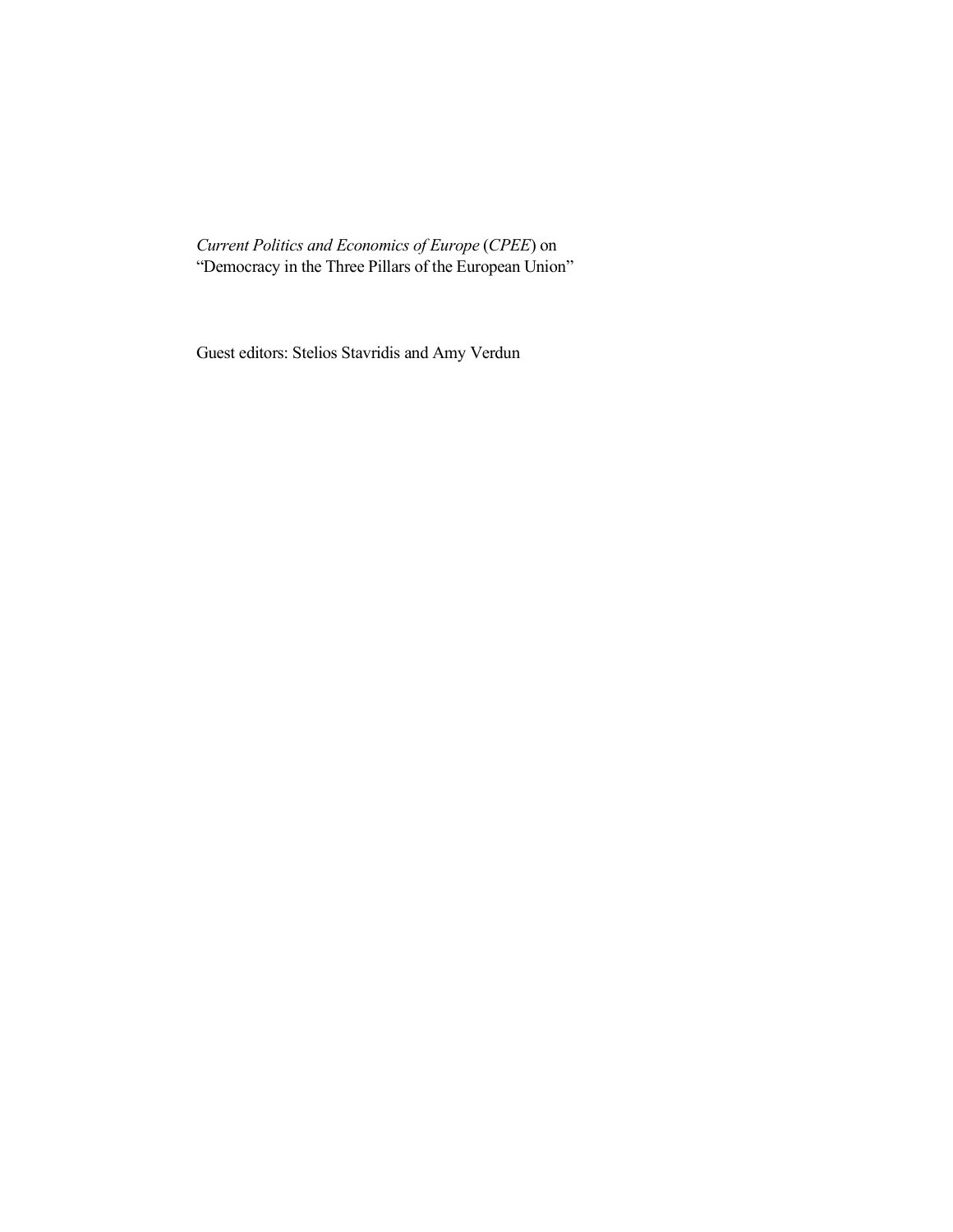# **CONTENTS**

| <b>INTRODUCTION: DEMOCRACY IN THE EUROPEAN UNION</b><br><b>Amy Verdun and Stelios Stavridis</b>                               |     |  |  |  |  |
|-------------------------------------------------------------------------------------------------------------------------------|-----|--|--|--|--|
| <b>STRATEGIES FOR DEMOCRATISING MULTI-STATE SYSTEMS AND THE</b><br><b>EUROPEAN UNION</b><br><b>Fulvio Attinà</b>              | 15  |  |  |  |  |
| THE NATURE OF DEMOCRACY IN THE EUROPEAN UNION AND THE LIMITS OF<br><b>TREATY REFORM</b><br>Dimitris N. Chryssochoou           | 33  |  |  |  |  |
| THE LEGITIMACY OF THE EURO: AN INVERTED PROCESS?<br>Amy Verdun and Thomas Christiansen                                        | 53  |  |  |  |  |
| THE DEMOCRATIC CONTROL OF THE EU'S FOREIGN AND SECURITY POLICY<br><b>AFTER AMSTERDAM AND NICE</b><br><b>Stelios Stavridis</b> | 77  |  |  |  |  |
| <b>JUSTICE AND HOME AFFAIRS AND DEMOCRACY IN THE EU</b><br><b>Andreas Maurer, Penny Turnbull and Didier Bigo</b>              | 101 |  |  |  |  |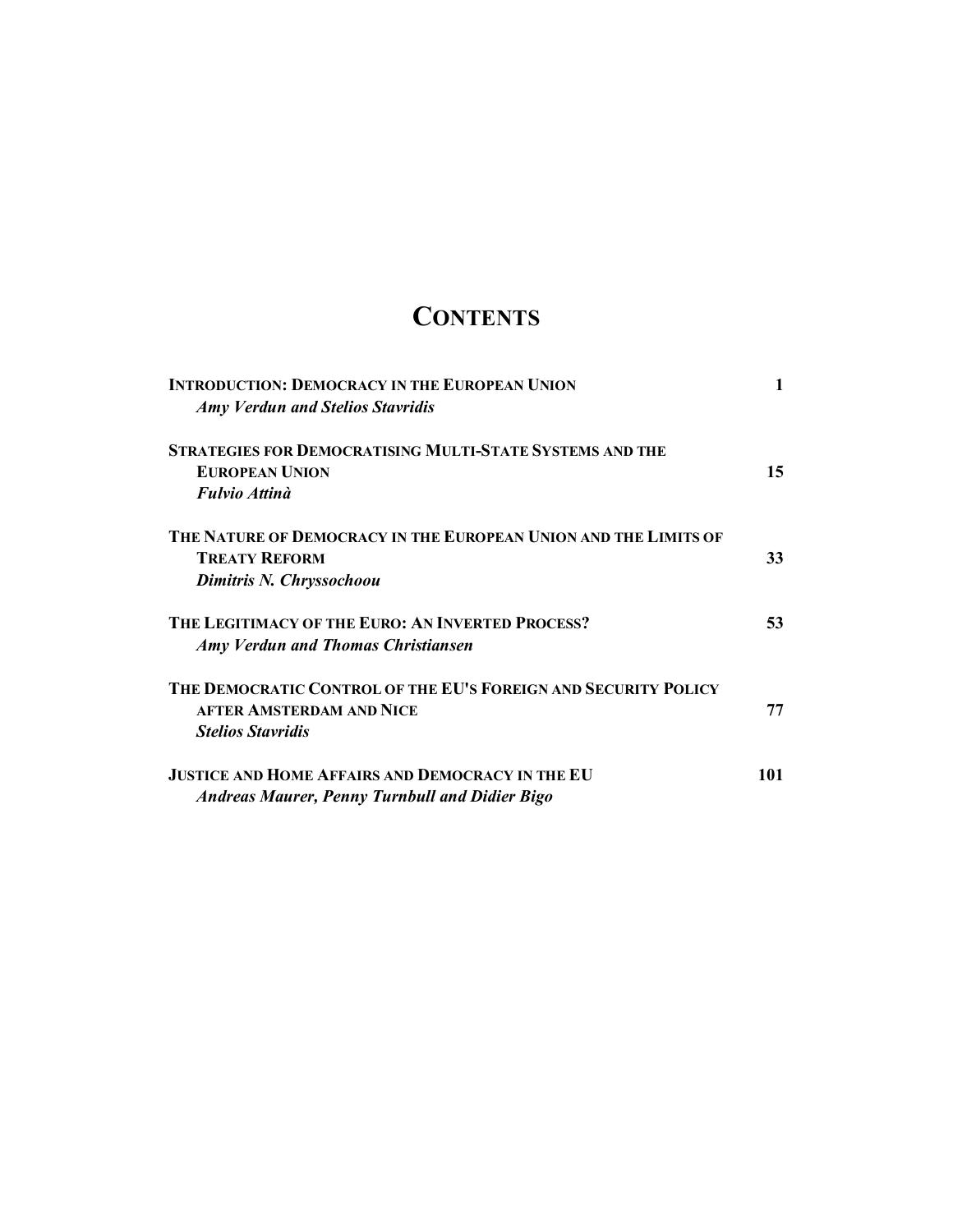## **THE LEGITIMACY OF THE EURO: AN INVERTED PROCESS?**

## *Amy Verdun*

Department of Political Science University of Victoria, Po Box 3050 Victoria, B.C. Canada V8W 3P5 Email: averdun@uvic.ca

## *Thomas Christiansen*

Centre for European Studies, University of Wales, Aberystwyth Email: tmc@aber.ac.uk

#### **ABSTRACT**

This article discusses the foundations of legitimacy of Economic and Monetary Union (EMU). We argue that the legitimacy of EMU, which we regard as critical to the future of European integration, is fragile not just because of the political and economic problems surrounding its launch, but also because of problems inherent in its structure. We argue that current and future problems of legitimacy can be explained as follows. On the one hand, EMU rests on the creation of a set of supranational institutions whose authority and effectiveness in the managing monetary policy depends on the co-operation of national governments and, ultimately, an acceptance of their powerful role among the wider public. On the other hand, the establishment of these autonomous institutions at the European level precedes the existence of a  $demos - a$  political community with shared values – which would legitimate policy-making and institution-building. In fact,  $EMU$ rather than being built on such foundations – is expected to contribute to the emergence of a European polity. This is the opposite of the domestic context, where policy-making is grounded in the legitimacy of public institutions, which are in turn are legitimised through the procedures of representative democracy. At the European level, and in particular in the context of EMU, the picture is reversed, and – as we seek to show – the ensuing problems in legitimating EMU are evident in the developments before and after the launch of the single currency.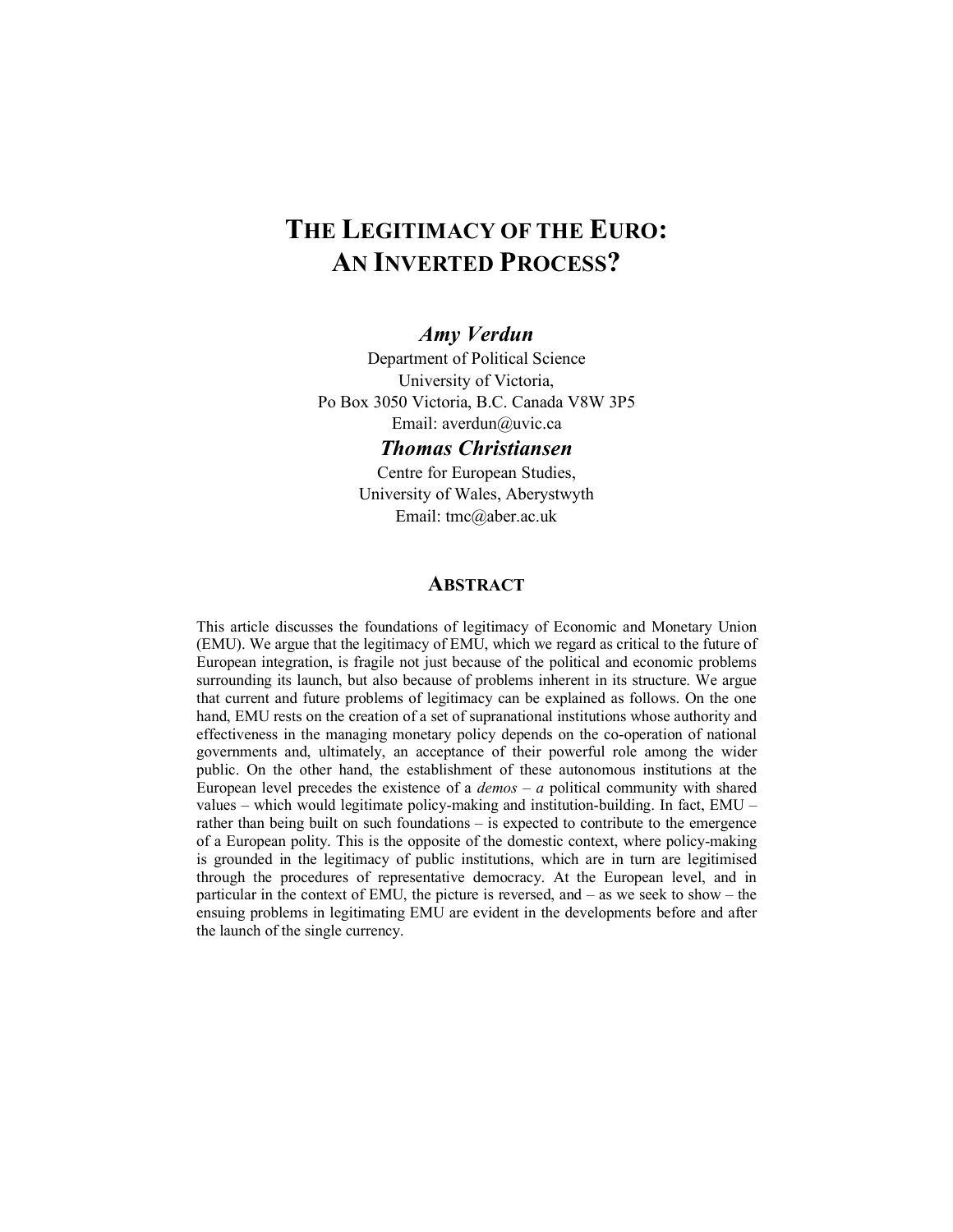## **INTRODUCTION1**

With the introduction of the euro, the European Union (EU) has entered a new phase in the integration process. Monetary union has further deepened economic integration and has been an important political symbol for the wider European integration project. Economic and Monetary Union (EMU) proceeded a long and slow process of exchange rate cooperation and convergence in ideas about monetary policy-making, but ultimately it resulted in the creation of novel institutions and procedures. It has been a highly ambitious project. Advocates of the project have had to answer questions about a number of serious risks. Passing decision-making power to untried institutions has raised concerns about economic stability. Also, the centralisation of monetary decision-making has made it impossible to respond to different patterns of growth and price stability in the euro-zone with the usual tools of interest rates and control over money supply. Delegating monetary authority divorces responsibility for economic and monetary decision-making (much of which has moved to the European level) from accountability to the electorate (which remains at the national level). None of these concerns prevented the single currency from being launched. Nevertheless, such concerns account for continuing fears about the viability of the project and have arguably led to the opt-outs of Britain, Denmark and Sweden.

In face of these concerns, the stakes for national governments and for the supranational institutions are high. Economic and Monetary Union has been presented by governments and the Commission not just as a boost for the European economy, with significant welfare benefits for all, but also as a contribution towards further integration. Any perception of economic problems resulting from EMU, and therefore of the 'failure' of the euro, are likely to raise more fundamental questions about the nature and 'success' of the integration process itself. Just as the legitimacy of the EU depends on the acceptability of its institutions and of their decisions, a public perception that EMU is responsible for adverse consequences would question not just the viability of EMU or the authority of the European Central Bank (ECB), but the legitimacy of the EU itself.

Evidence for this linkage between economic conditions, perceptions of institutional failure and the EU's legitimacy crisis is not hard to find, either before or after the launch of the euro. Before the launch, the debate about the appointment of the head of the ECB, and in particular his length of term, caused many commentators to question the willingness of Member States and institutions to adhere to the principles on which they had agreed in the Maastricht Treaty and in the Stability and Growth Pact. In the 'legitimacy vacuum' that has surrounded monetary union, any decision or development, however minor, was seen as an indicator of the direction EMU would be taking.

This legitimacy vacuum has become even clearer since the launching of the euro in January 1999. Some expected the euro to become a strong currency and eventually replace the US dollar as a reserve currency. The euro has not lived up to these high expectations. Its performance against the major currencies outside the euro-zone -- the

 <sup>1.</sup> This article develops ideas originally presented in Verdun and Christiansen (2000). The authors wish to thank Ivo Maes and two anonymous referees for useful comments on an earlier version of this article.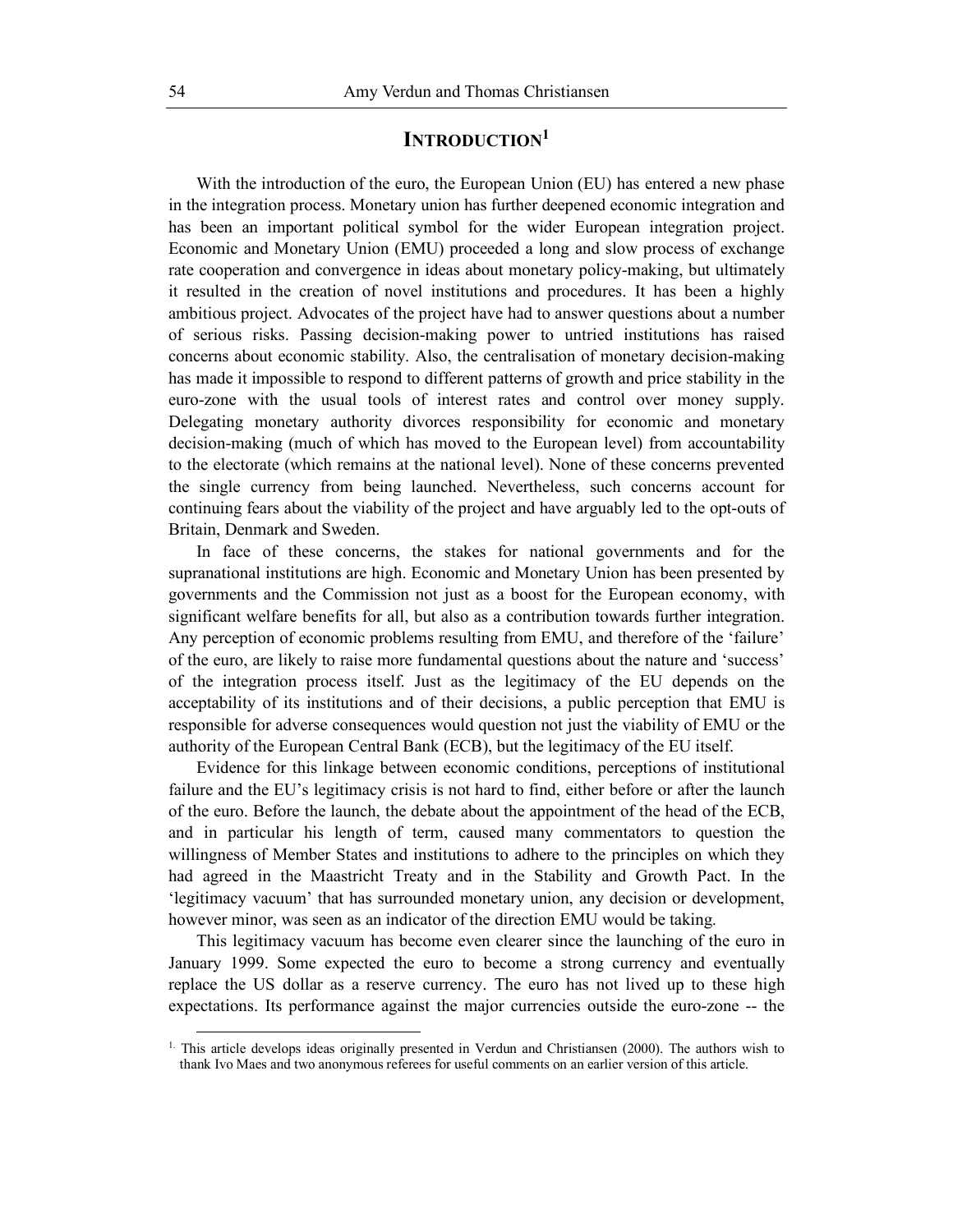US dollar and the British pound -- has been poor. It did not take long before some claimed that the euro's falling below parity with the United States (US) dollar was a sign of its 'failure' (*Financial Times*, 7 February 2000: 12, cf. various issues of the *Financial Times*, 18 September 2000, see also Dyson 2000). Not surprisingly, the media reported "voters lose [their] appetite for [the] EU and [its] 'failing euro'" (*Daily Telegraph* 13 March 2000: 2). An opinion poll in the same edition of that newspaper implicitly equates "a more integrated EU" with "a single currency" and "no frontier controls" (ibid, p.2). Thus, it suggested a clear linkage between economic indicators (such as exchange rate fluctuation), perceptions of failure and the future of European integration in general. On 23 September 2000 the ECB surprised markets by making a major joint intervention with various other countries' central banks in support of the euro. Throughout the autumn the ECB made further interventions to prop up the value of the euro. The effect, however, did not last very long (*The Guardian*, 7 November 2000; *Financial Times*, 28 November 2000). In fact, by early December 2000 the euro had dropped to another low, leaving many speculating that the ECB had failed completely. Others were suggesting that the ECB would now really have to look at exchange rates as part of their responsibility to keep the euro stable. It was argued that the ECB ought to look beyond mere price stability. However, at the start of 2001 the value of the euro had picked up again vis-à-vis the US dollar and other currencies, and most of the criticism about the role of the ECB subsided. Of course, not all Europeans were gloomy about a low euro, as the depreciating currency promoted European exports. By contrast, the rising dollar was causing inflationary pressures in some countries.

There has been a wide-ranging debate among scholars and in the various news media as to whether EMU has been created as a mere economic or as a political project. The general view is - as is often the case in European integration – that economic arguments have been used to support or to reject the move towards EMU. Yet, ultimately the debate about the economic costs and benefits of a single currency is secondary to the political interests vested in EMU. Political arguments have ranged from the democratisation of European monetary policy (wrestling to get control over the setting of continental interest rates away from the Bundesbank) to the geopolitical (creating a powerful counterweight to the dollar and the yen on the global financial markets, and having the European single currency becoming a political symbol of European unity).

Accepting the underlying political nature of the monetary union project, this article discusses the foundations of its legitimacy. We suggest that current and future problems of legitimation of the single currency can be explained as follows. On the one hand, EMU rests on the creation of a set of supranational institutions whose authority and effectiveness in the managing of monetary policy depends on the co-operation of national governments and, ultimately, an acceptance of their powerful role among the wider public. On the other hand, the establishment of these autonomous institutions at the European level precedes the existence of a *demos* - a political community with shared values which would legitimise policy-making and institution-building in this sensitive area of public policy. In fact, rather than being built on such foundations, EMU is expected to contribute to the emergence of such a polity. This leads to a situation in which the legitimacy of EMU decision-making is positively lop-sided. In the domestic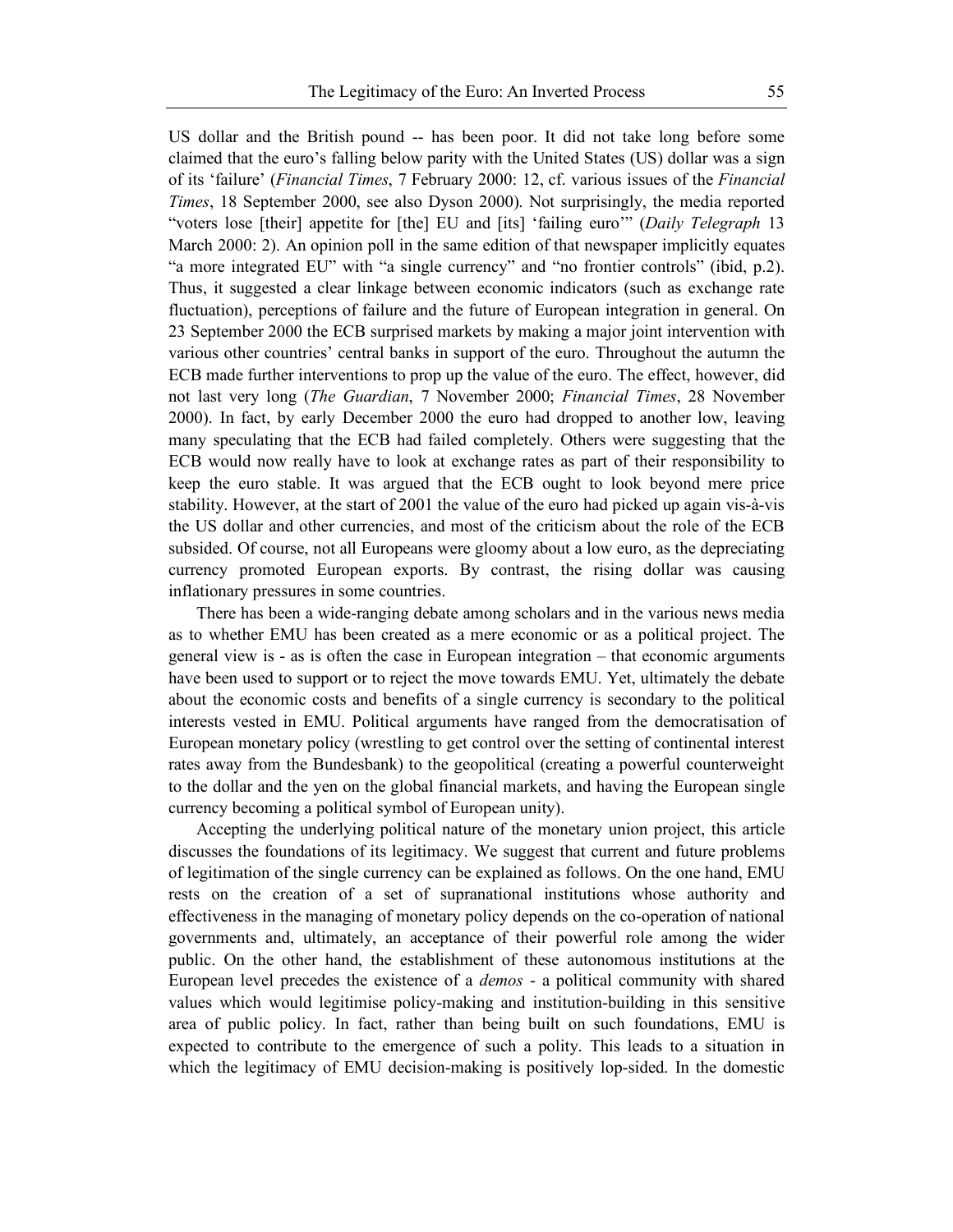context, policy-making is grounded in the first place in the legitimacy of public institutions. These are in turn legitimised either through the procedures of representative democracy or through direct embeddedness in the belief-system of the polity. At the European level, and in particular in the context of EMU, the picture is reversed. The policies of monetary union are not developed by a set of public institutions that are embedded in the wider polity. Instead, policies are designed to bring into being a set of public institutions, which are in turn expected to contribute significantly to the development of the Euro-polity.

Given this image of a lop-sided legitimation of EMU it comes as little surprise that the project has been seriously criticised at every stage in its evolution. The domestic stability policies designed to bring countries' economies and public finances in line with EMU membership requirements had no recognisable institutional reference point for the wider public. Given the absence of an established institutional framework within which these domestic policies were chosen, there remained little that could prevent an all-out public attack on them. Equally, as soon as the main new European institution related to EMU came into being – for example during the nomination of the President and the members of the Governing Council of the European Central Bank – it again became clear that the project is open to attack (see for example *Financial Times* 5 May 1998: 2). The wider criticism is that any European institution of this kind will suffer from the lack of democratic procedure and/or the absence of a wider political community which would provide the kind of legitimacy which is expected of public policy-making in constitutional democracies (see Forder and Oppenheimer 1996; Gill 1997; Gormley and De Haan 1996; Kenen 1995; Patomäki 1997; Teivainen 1997; Verdun 1996; 1998; Wincott 1992).

As for a larger discussion on the democratic control of EMU, one can easily see how problems emerge. (see also Verdun 1998). It is unclear what European body can ultimately be held accountable for the outcome of the EMU-regime. This is especially problematic if EMU ends up not to be as positive an experience (in terms of output) as what citizens had thought it would be. Many scholars have written extensively about how the EU policies can ultimately be legitimised by examining their effect on policy output (see among many Höreth 1999; Jachtenfuchs and Kohler-Koch 1996; Majone 1996a; 1996b; Scharpf 1997). At the same time the situation under EMU in many ways causes problems that are similar to the problems referred to as the 'democratic deficit' of the EU (*inter alia* Chryssochoou 1998; 1999; Featherstone 1994; Lodge 1994 and the introductory article of this Special Issue). In recent years a growing number of authors have contributed to this debate by trying to conceptualise the nature of the democratic model in the European Union (Banchoff and Smith 1999; Chryssocchou 1998; Scharpf 1999).

The debate about the 'democratic deficit' arises from two principal features of EU governance (see also Verdun 1998). The first feature is the limited degree of parliamentary control over decision-making in the European Council and the EU Council of Ministers. A related feature is the lack of parliamentary control over the policyinitiator, the European Commission (Boyce 1993; Williams 1995). While the Commission is generally recognised as a powerful agenda-setter and broker of bargains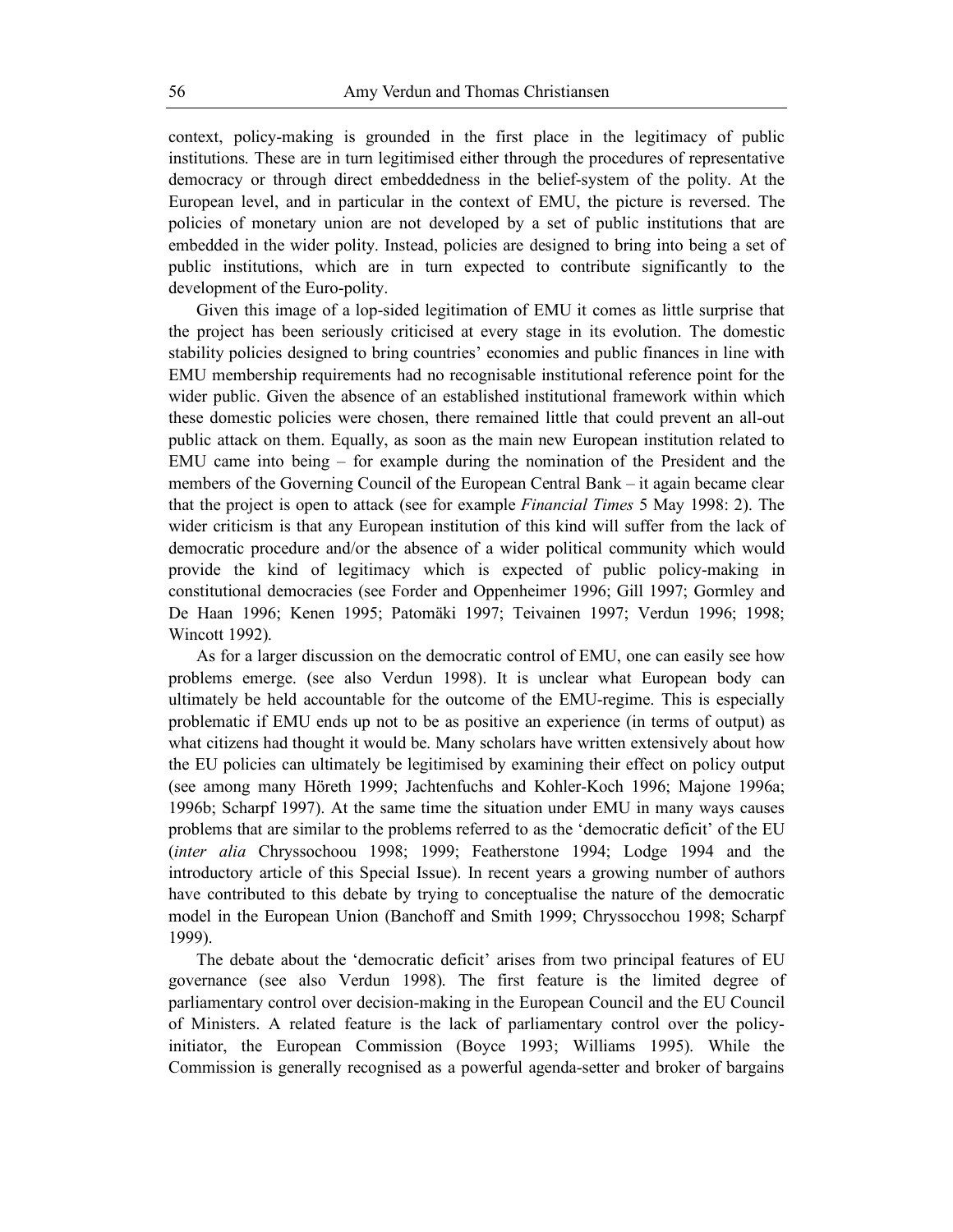in the Council of Ministers, it is not a European government in need of continuous support from a parliamentary majority. The EP's powers vis-à-vis the Commission have been enhanced by the Amsterdam Treaty (Hix 2000) and, in the aftermath of the forced resignation of the Santer Commission, by the Nice Treaty. Still, the EP's power fall short of what is generally regarded as parliamentary control over the executive<sup>2</sup>. The current programme of reform of the Commission, promising greater accountability, transparency and openness of the Commission's activities, may go some way towards addressing these problems, but is unlikely to silence claims of a 'democratic deficit' (Christiansen 2001).

However, despite the importance and the persistence of the debate about the EU's democratic deficit, this article is about the legitimacy of EU policy in a specific policyarea. It is a subject that is related to, but nevertheless distinct from, the wider debate about democracy and constitutionalisation in the EU. We have chosen in this context to talk about legitimacy and legitimation rather than democracy, for the following reasons. First, while the latter is very closely associated with the experience of the nation-state, the former lends itself more readily to a discussion of the relationship between various levels of governance and, crucially, new forms of governance beyond the nation-state. Second, the limitations on majoritarian democracy identifiable in domestic systems as well as the complex nature of EU decision-making make it problematic to assess the EU's institutions and procedures against an ideal-type of democratic governance (Christiansen 1997). Third, the area of monetary policy-making is a special case, given the way democratic accountability of monetary institutions has had to be balanced with principles of central bank independence which is widely shared among policy-makers (Verdun 1998). Crucially, this way of proceeding permits a discussion of other forms of legitimacy, such as, the legitimation of policies not through a democratic process but as part of a deeper, societal consensus – something of significant relevance in the area of monetary policy.

Discussing the problem of policy-legitimation in the specific area of monetary policy, this article approaches the subject in the following manner. The first section looks at crucial aspects of the monetary integration path. It explains the logic of its institutional construction but also the problems related to the choice of this particular institutional setup, such as its incomplete institutional design and the limited popular acceptability of the EMU project. In the second section a model of the legitimation of European policymaking is developed. This model is sensitive, both to the complex conceptual nature of legitimacy in general, as well as the specific circumstances of the European integration process. The third section relates these problems to the wider legitimacy concerns over EMU. The fourth section connects this discussion to the wider debate on democracy in the European Union. The conclusion draws these strands together in search of a comprehensive treatment of the dilemmas of EMU.

<sup>&</sup>lt;sup>2</sup> The emphasis on perception already implies that legislatures in the Member States are frequently far removed from actually being able to 'control' the executive – indeed, it may well be the reverse (Norton 1991). We will address below such instances of the 'democratic deficits' in the domestic arena in greater detail.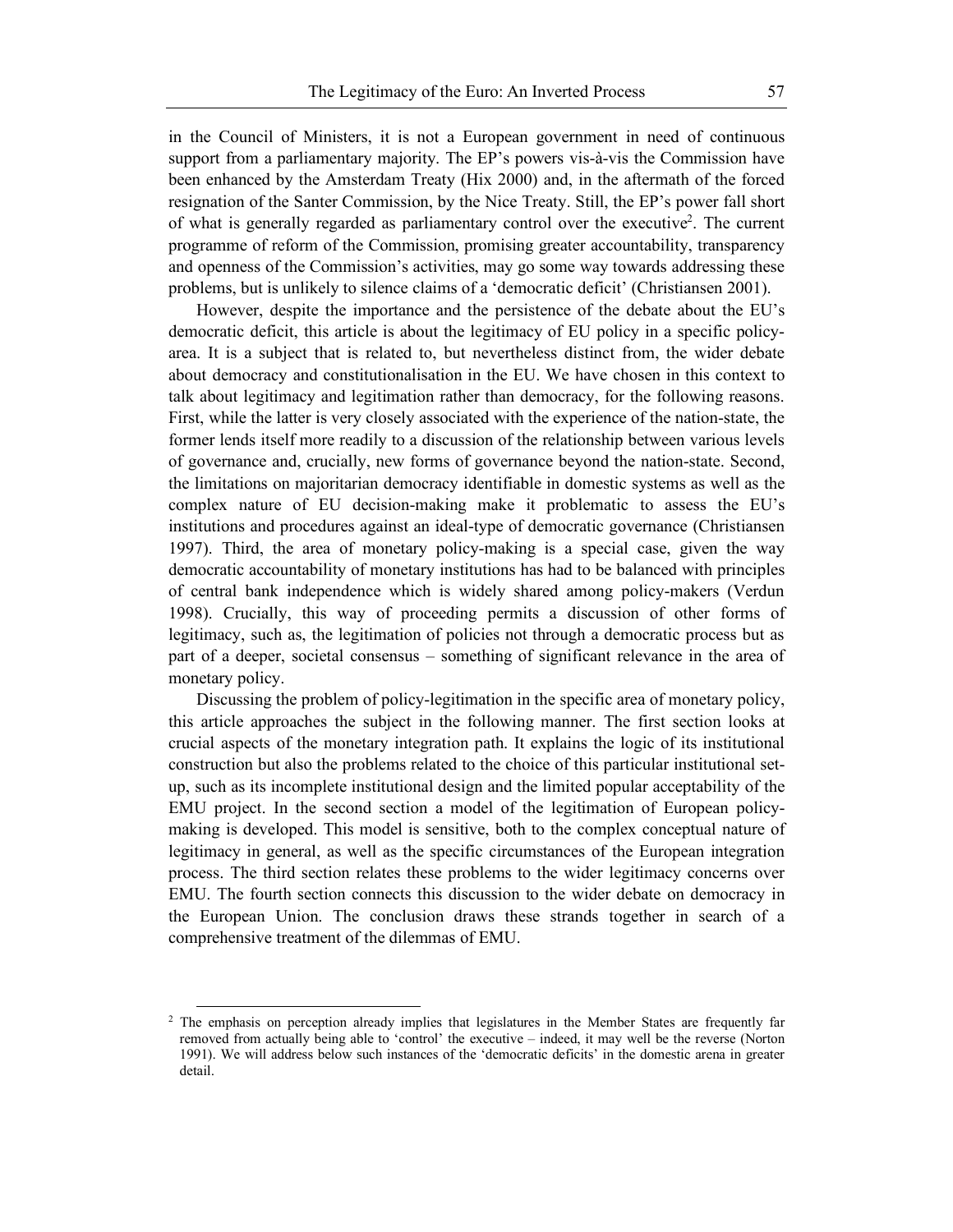## **THE LEGITIMACY CRISIS OF MONETARY INTEGRATION?**

Economic and Monetary Union was put on the agenda in the mid-1980s after having lain dormant for more than a decade. It re-emerged in the wake of the signing of the Single European Act (SEA). When it became clear that the Internal Market programme boosted the European economies and the European integration process it was considered important that the integration momentum was maintained. Moreover, Member States wanted to find a European 'response' to globalisation and financial market integration (Verdun 2000a; for an account of the EMU negotiations see Dyson and Featherstone 1999). In addition to these more general reasons, there were also specific power-political reasons for its re-launch. The exchange rate mechanism of the European Monetary System (EMS) worked well during the middle and late 1980s but was based on the dominance of German monetary policies. Moreover, there was the widely held belief that monetary policy could only be effectively dealt with if it was conducted by a credible monetary authority. The extent of the credibility of the monetary authorities in question depended on their reputation, the degree of political responsiveness of the central bank, as well as whether they had a clear policy objective.

Hence, in the late 1980s when EMU came on the agenda, it was clear that it had only a limited window of opportunity. An EMU would have to satisfy a number of criteria. First, it would have to replace the *de facto* German hegemony by copying it and institutionalising it within a European framework. Second, it needed to be primarily based on a 'monetarist' notion of EMU. In other words, a parallel development in the economic sphere was considered unacceptable (Verdun 1996). Third, it had to be nonexclusive in theory but exclusive in practice, i.e. Member States all needed to be granted the right to join if their policies and policy-outcomes were sufficiently converging. At the same time, however, there needed to be criteria that could be used to determine which countries would be ready to join EMU once it became fully operational.<sup>3</sup> Fourth, EMU needed to provide an answer to the problem that globalisation and financial market integration increasingly reduced Member States' room for manoeuvre. During the 1980s monetary authorities had learnt that monetary policy was likely to be unsuccessful if monetary policies in neighbouring countries were not taken into consideration. In other words, in order for monetary policy to be effective and efficient it needed to take monetary policy of other countries, in particular that of the Federal Republic of Germany, into consideration. A common monetary policy would be even more effective.

These criteria for creating EMU made it necessary that EMU had a particular type of institutional set-up. When in the 1970s EMU was first studied it was still considered important that besides a European Central Bank (modelled after the US Federal Reserve Bank), there be a flanking institution which could be held responsible for co-ordinating macro-economic policy-making. A so-called 'Centre of Decision for Economic Policy' (CDEP) was envisaged in the first concrete EMU blueprint (Werner Report 1970). This

 <sup>3.</sup> In retrospect it can be judged that many Member States circumvented being excluded from EMU by adopting policies which rigorously dealt with their budgetary debt and deficits as well as their inflation levels. These harsh policies in turn often were subject to popular attack.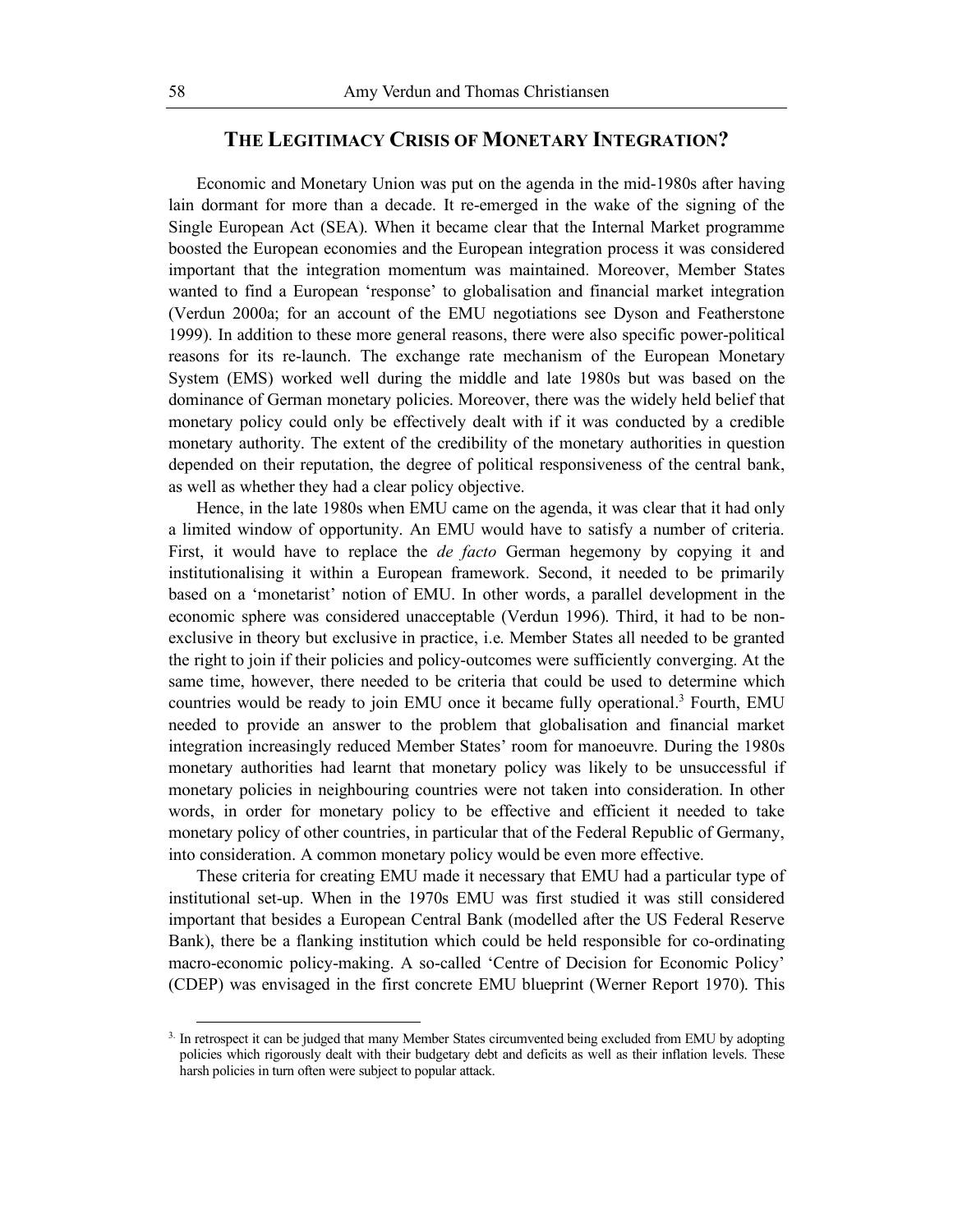supranational institution was to instruct Member State governments on the direction of their macro-economic policies. Moreover, this institution could be held responsible to the European Parliament.

This economic component present in the Werner Report was absent in the EMU blueprint drafted in the 1980s (Delors Report 1989) for good reasons. First, there was no belief that such an institution was really necessary. Second, even if it were a useful institution in theory, in practice it would still be impossible to find a common ground, which could be considered the basis on which such an institution could work. By the 1980s policy-learning had happened regarding monetary policies. It had become clear that anti-inflationary monetary policies were the only ones that would work within the context of the EMS. By contrast, regarding the conduct of macro-economic policies there were still important differences between the Member States. Also increased co-ordination of macroeconomic policy-making would imply the need for a European political community, which is clearly still absent.

The strong motivation of national governments to create EMU was driven by the desire to institutionalise at the European level the monetary regime that a number of 'important' countries had started to adhere to during the 1980s. It was soon discovered that anti-inflationary monetary policies were less effective if they were pursued without consideration of those pursued in other EC countries. In fact, they were most effective if they copied German monetary policies. Hence, the institutionalisation of these antiinflationary policies became very important. This instrumental, almost functional process of European monetary integration leads us to examine whether this politically unquestioned transfer of sovereignty over monetary policy-making incurs problems of legitimacy or accountability.

The German public and government have had specific historical reasons for fearing inflation and for wanting the central bank to be independent. In West Germany it was accepted that a monetary institution could be put in place first, and that political legitimacy for such an institution could logically follow afterwards, that is, after it would become clear that the institution successfully managed monetary policies. However, most of the other European countries have not had this particular historical background, and, as a result, fear of inflation is less deeply ingrained in society. At the end of the 1980s the central banks in most European Community (EC) Member States were subject to instruction from the government (see Busch 1994; Hasse 1990; Louis 1989).

However, during the late 1980s a consensus emerged in the EC Member States that anti-inflationary monetary policies could be institutionalised, and that sovereignty over monetary policies be transferred to a European institution. Yet, there are three important differences between the situation in West Germany alluded to above and that of the European Community in the 1980s and 1990s. First, in the 1980s there was not an unambiguous full public support for the conduct of anti-inflationary policies in the EC, even though there was at least one important historical experience, namely failure of the Mitterrand socialist experiment in the early  $1980s<sup>4</sup>$  that gave support to the low inflation

 <sup>4.</sup> President François Mitterrand experimented with socialist policies in France at a time when other countries were moving towards neoliberal policies and anti-inflationary monetary policies. The financial markets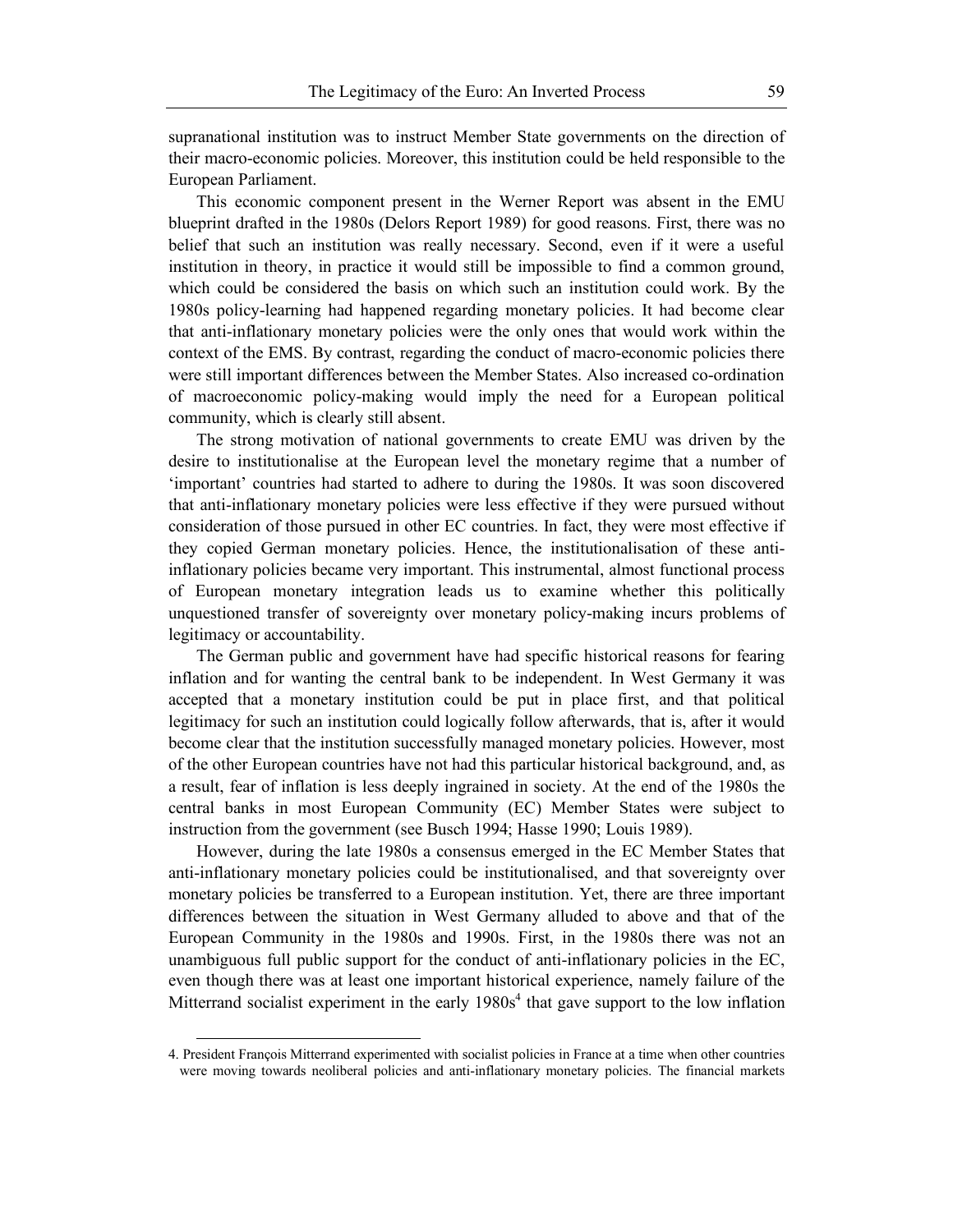policy objective. A second main difference was that a formal European institutional framework (a European System of Central Banks (ESCB)) would only be created towards the end of the 1990s, i.e. to prepare the launching of the single currency. During the 1980s and 1990s, when the decision to focus on low inflation and exchange rate stability had been made, there had only been an *ad hoc* European institutional framework. Decisions to devalue or revalue currencies within the EMS framework were prepared in the monetary committee, which advised the Council of Ministers of Economic and Financial Affairs (Ecofin). The ECB was only envisaged to become fully responsible over monetary policy once the single currency had been launched. The European Monetary Institute (EMI), the predecessor of the European Central Bank (ECB), was only responsible for preparing the introduction of a single currency, thereby merely fulfilling an advisory role. Third, the conduct of an independent monetary policy would be introduced within the framework of the EU, which falls well short of being a federal state. The main advocates of these policies were members of the central banking community, as well as monetary experts in the field.

Another concern related to the creation of EMU was that the main players in the intergovernmental negotiations, leading up to the Maastricht Treaty, which set out the EMU provisions, were monetary experts representing the Member States, as well as leading experts in the field. Hence, EMU consisted only of those elements, which were considered important to monetary experts and to policy-makers who had been concerned with monetary policies. There were no concerns about how other policies would be affected by the decision to create EMU in Europe, nor did it reflect the possible concerns of the community at large.

Since the signing of the Maastricht Treaty, which stated what EMU would consist of and how it could be obtained, Member State governments and the general population have been concerned about the possible outcome of EMU. The fear was that there would be an asymmetrical process of European integration (Verdun 1996). On the one hand, Member States monetary policies would be centralised and managed by the future ECB. On the other hand, there was nothing arranged regarding any flanking body, e.g. an economic government or a European institution for macroeconomic policy-making (even though on many occasions the French negotiators tried to convince the others of the need to have an 'economic government').

EMU was constructed following the central idea that it would have to satisfy the interests of the leading monetary experts and government officials of the Member States. It was a monetarist EMU because that is what the leading monetarist elites considered to be the most acceptable design. Central bank independence was a 'must'. Furthermore, it needed to replace the asymmetrical EMS system which was strongly based on German monetary policy. The choice for this particular regime was motivated in part by the need to ensure policy credibility and to ensure a culture of stability (Winkler 1996). Central

attacked the franc making it almost inevitable that the French franc would drop out of the EMS. Mitterrand subsequently radically altered his policies, and de facto moved towards the conduct of a `German type' monetary policy.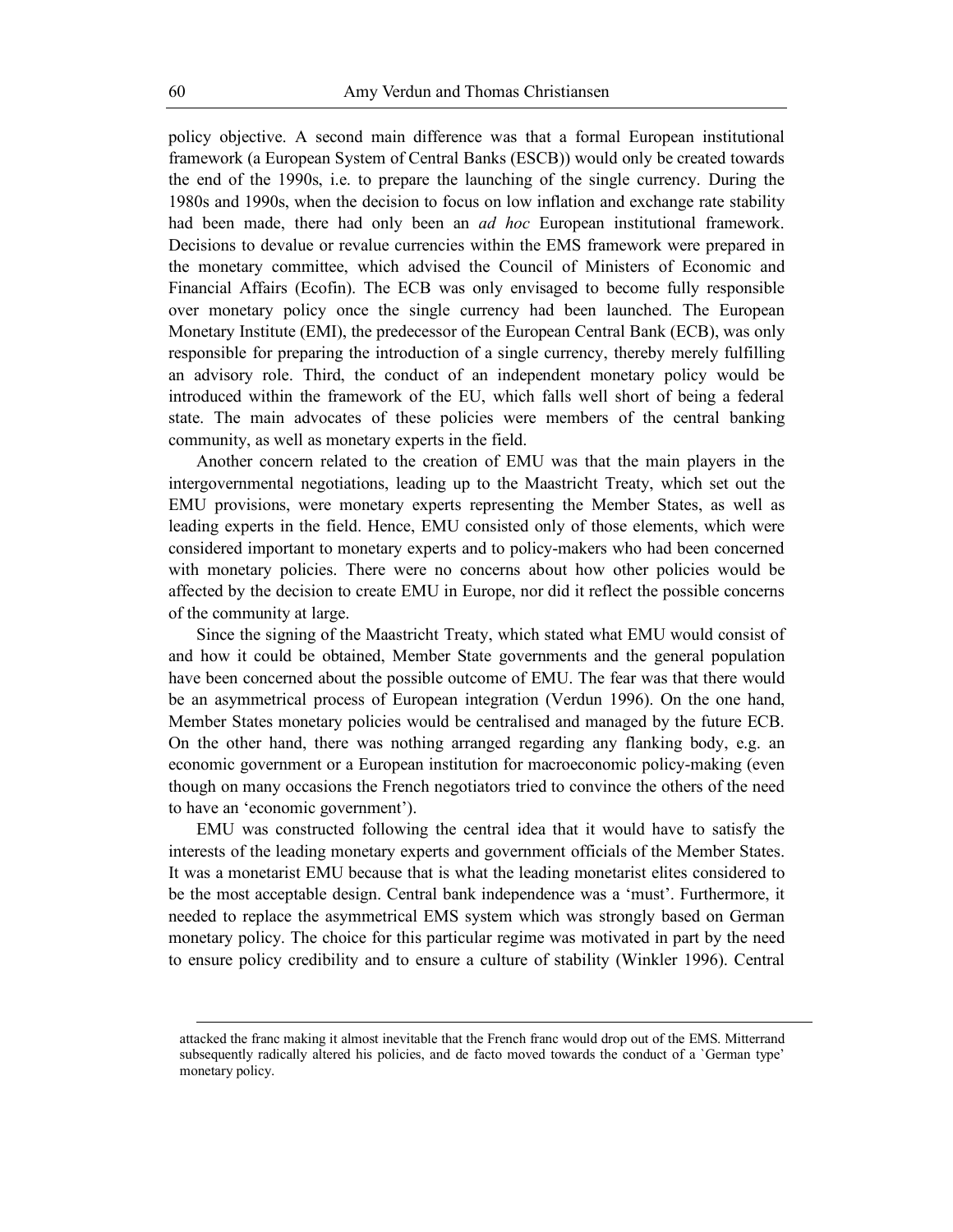bank independence was put forward as an efficient way to ensure the successful conduct of monetary policy aimed at low inflation.

The mere fact of having an independent central bank does not cause concerns about accountability and legitimacy. As was shown above, an independent central bank can be the appropriate body to deal with policy-making of this nature. Moreover, its democratic record is further enhanced if the independent central bank was created following the 'normal' democratic procedures. The problem emerges if political support for this kind of institutional set-up is lacking, or if the majority of the citizens affected by the decision is uneasy with either the overarching aim of the central bank (e.g. reaching low inflation at all cost). A related problem occurs if it appears that the central bank is not politically accountable. Even if it is politically accountable for fulfilling its mandate (e.g. by reporting to the European Parliament about its inflation performance) it can still be problematic if the results of ECB policies are regarded as unjust or inequitable, in particular if such perceptions vary across different Member States. In that case it should be clear to the public and the politicians at large which political body should be held accountable.

Some might wonder what redistributive effects a single monetary policy might have on the wider European economy. This issue was widely debated in the late 1980s and early 1990s when deciding whether or not to embark on EMU. In the 1970s there was a strong belief that there was a trade-off between unemployment and economic growth on the one hand and monetary policy or inflation on the other. During the course of the 1980s many dismissed this relationship and argued that inflation did not have the large effects on economic growth and employment as had been previously believed. Some however still disagree with this view. Especially those who examine long term trends in unemployment in Europe tend to stress the effects of economic downturn on unemployment. The argument is that a recession causes unemployment, and during the recovery not all these jobs are recreated. Thus, if monetary policy is too tight thereby causing a recession, long-term unemployment is caused by it.

Other frequently quoted potential costs of EMU that may have adverse effects are country-specific shocks or sector-specific shocks. These are economic shocks that occur in one country, sector, or region whilst not affecting the rest of the EMU zone. Because monetary policy in EMU is geared towards the needs of the economy of the eurozone as a whole, these specific shocks cannot be catered to by adjusting monetary policy. Moreover the absence of an EU economic government implies that no redistributed transfer payments are immediately in place.

More generally, the problems lie not so much with the principle of having a nonhierarchical or non-majoritarian mode of governance as such, provided there is strong consensus that the institutions who have been given a certain mandate have the full support of the political community at large (Majone 1996b; 1997a; see also the discussion on independent regulatory agencies, *inter alia* Dehousse 1997; Kreher 1997; Majone 1997b; Shapiro 1997). The legitimacy of the monitoring role of independent agencies may be questioned if it is felt that these agencies are operating in an ambience of secrecy outside the public control, when it is unclear why they should have been given the mandate to control the policy-making process in the first place.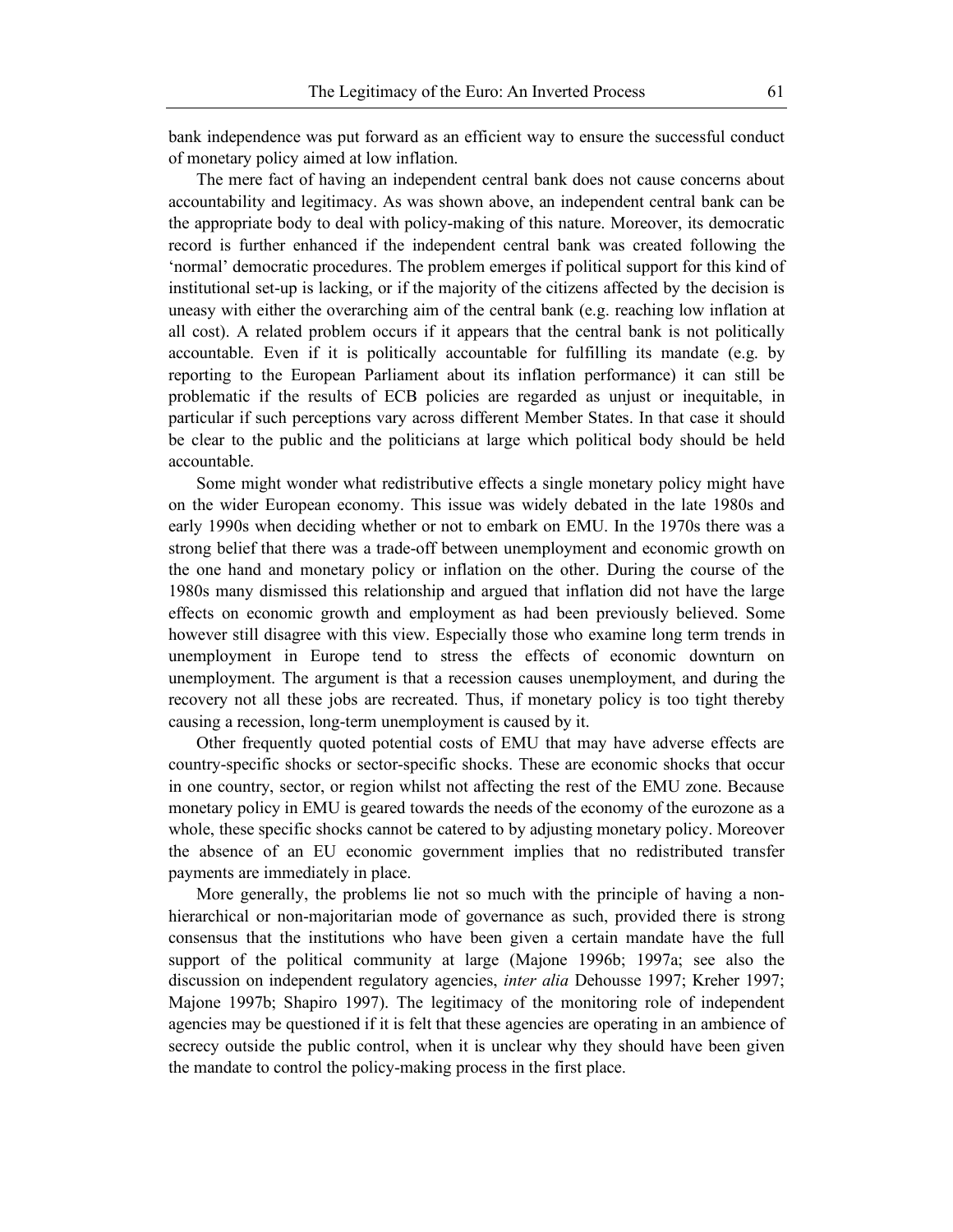All in all, the choice for the kind of EMU created is clearly related to the above motivations of ensuring credible policies, and taking the conduct of monetary policy out of the hands of elected politicians. However, problems of legitimacy may occur if and when the public – or rather, the different publics in the Member States –face possibly negative outcomes of this novel political process. Questions may come to be asked about the role and the powers of the new institutional arrangement, about democratic control and accountablity, and perhaps even about an alleged bias of the new central bank if outcomes are deemed to be unsatisfactory.

In addition, theoretically EMU could have been designed differently. For example, EMU could have included further political integration or the creation of at least some sort of 'economic government', that could have been responsible to the European Parliament (as was proposed in the Werner Report). Another possibility would have been to have more fiscal transfers, embark on fiscal federalism (see Tondl 2000) and have a European body (or the European Council) be clearly responsible for determining redistributive policies. While the institutionalisation of a 'European Keynesianism' may not have been possible in the predominant climate of neo-classical liberalism, there would have been an option to block EMU altogether. The alternative could have been to strengthen exchange rate co-operation, falling short of the introduction of a single currency.

Let us now summarise why this particular EMU regime was created. First, EMU was a reaction to the success of the German model, and the apparent success of the EMS during the second part of the 1980s. Among those who designed EMU were some who were more interested in containing a newly-unified Germany that may return to European hegemony. These actors were not necessarily interested in creating an effective and legitimate institutional architecture for EMU. Second, the particular feature of independent central bank was to create a European institution that is credible and acceptable. The democratic principles would be adhered to regarding the selection of the Governing Council and the President, as well as an annual presentation of a report to the European Parliament. It was strongly believed that no other regime or institution would be capable of effectively pursuing monetary policy. Third, EMU had to be based on clear monetarist principles. The design was meant to safeguard credibility vis-à-vis the markets. The absence of support for further (political) integration is a fourth reason explaining its particular design (European Commission 1993). This explains why there was opposition to the French proposal for an economic government. A fifth reason is that there has been considerable divergence among the Member States. The so-called "policy mix" of fiscal and monetary policy-making differs among countries. There was no clear idea about what co-ordination would be needed in the realm of macro-economic and fiscal policies. Therefore there were no alternatives to this type of EMU. It was to be based on the principles and practical experiences of the EMS, and force policy convergence via the fulfilling of the convergence criteria. Sixth, in the course of the 1980s and the 1990s there had been a change in the general belief. Experts became convinced that monetary policy was most effective if it was geared towards a clear objective, such as safeguarding price stability. Finally, there was a widely held view that the economic effects of EMU would strengthen the integration process, and facilitate further political integration. It is this inherent logic of the European integration process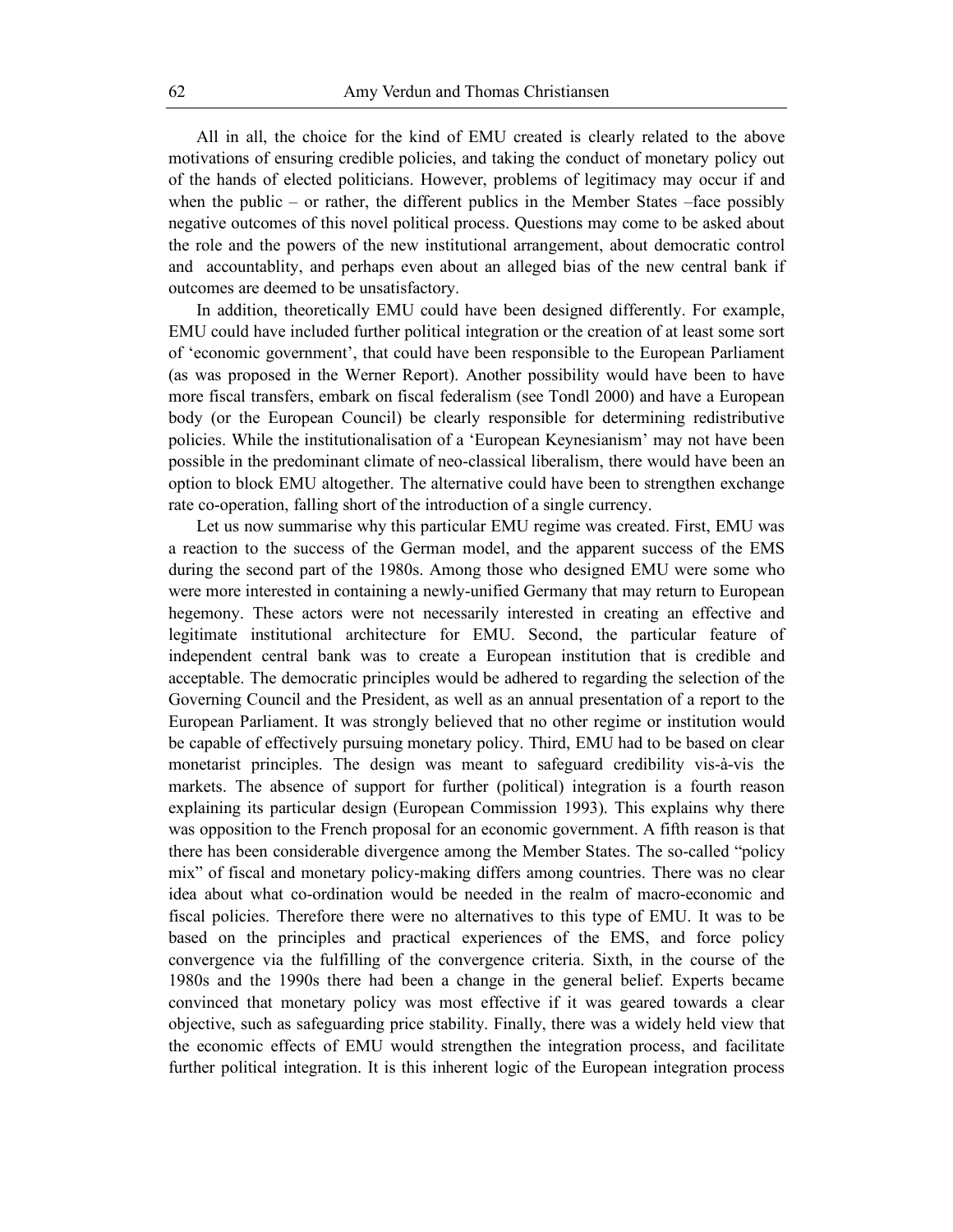political institutions at large. As it currently stands, it is not at all clear who could be held politically accountable for the overall regime, the distribution, and for possible complaints and imperfections of EMU once it is fully operational. Thus, it can be considered to be suffering from a lack of legitimacy. The economic effects are held as the reason why EMU will be desirable. The political institutions, the political community, and indeed the polity, which would be underlying EMU, have not been fully developed prior to its inauguration.

#### **Legitimising Governance**

Most of the pros and cons of the euro are debated in terms of events – failure or success – which are promised or feared. No reassuring history provides 'lessons' that could be used by advocates on either side of the debate. As a result, the debate is won by those who paint the picture of a post-EMU situation most convincingly and with the greatest confidence.

The single currency's problems in achieving a wider public acceptance are usually identified in terms of this uncertainty about future developments. We seek to show here that this is only a very superficial take on the underlying dilemma facing the legitimation of EMU. Uncertainty and history play a role in this, but these factors are only symptoms indicating a more substantial issue, namely the problem with the way in which public policy and institutions are grounded. EMU appears confronted with unique challenges, not because it is a new policy or novel set of institutions, but because the making of a policy and the creation of institutions have preceded the development of the kind of a societal consensus about a monetary policy at the *European* level comparable to the one at the domestic level on which, in the past, national policies and institutions have been based.

Similar things might be said about the Common Agricultural Policy (CAP) or the structural policy of the EU; and indeed we can see how these policies still continue to suffer from a legitimacy deficit. But there are important features that distinguish them from EMU. The above mentioned policies have been gradually expanded and have, in the process, acquired support among a discrete segment of the European population. These groups are strongly affected by the policy, and will mobilise for or against policy-change accordingly. However, in contrast to the case of EMU, the wider population has little stake in the policy. It will hardly mobilise on either side of any argument about agricultural reform or the size of the European Regional and Development Fund (ERDF), although the Enlargement debates have shown that even that assumption may not always hold.

The crucial difference here is that these policies are being pursued by existing European institutions, which have already established themselves as legitimate actors in these fields. Consequently, any disagreement about policy is not bound to lead to queries about the very existence of such a policy, as we witness it in case of EMU. There may be a difference of opinion over the extent of such a policy – the funding committed to it and the procedures under which it is being dispersed – but neither institutions nor the policy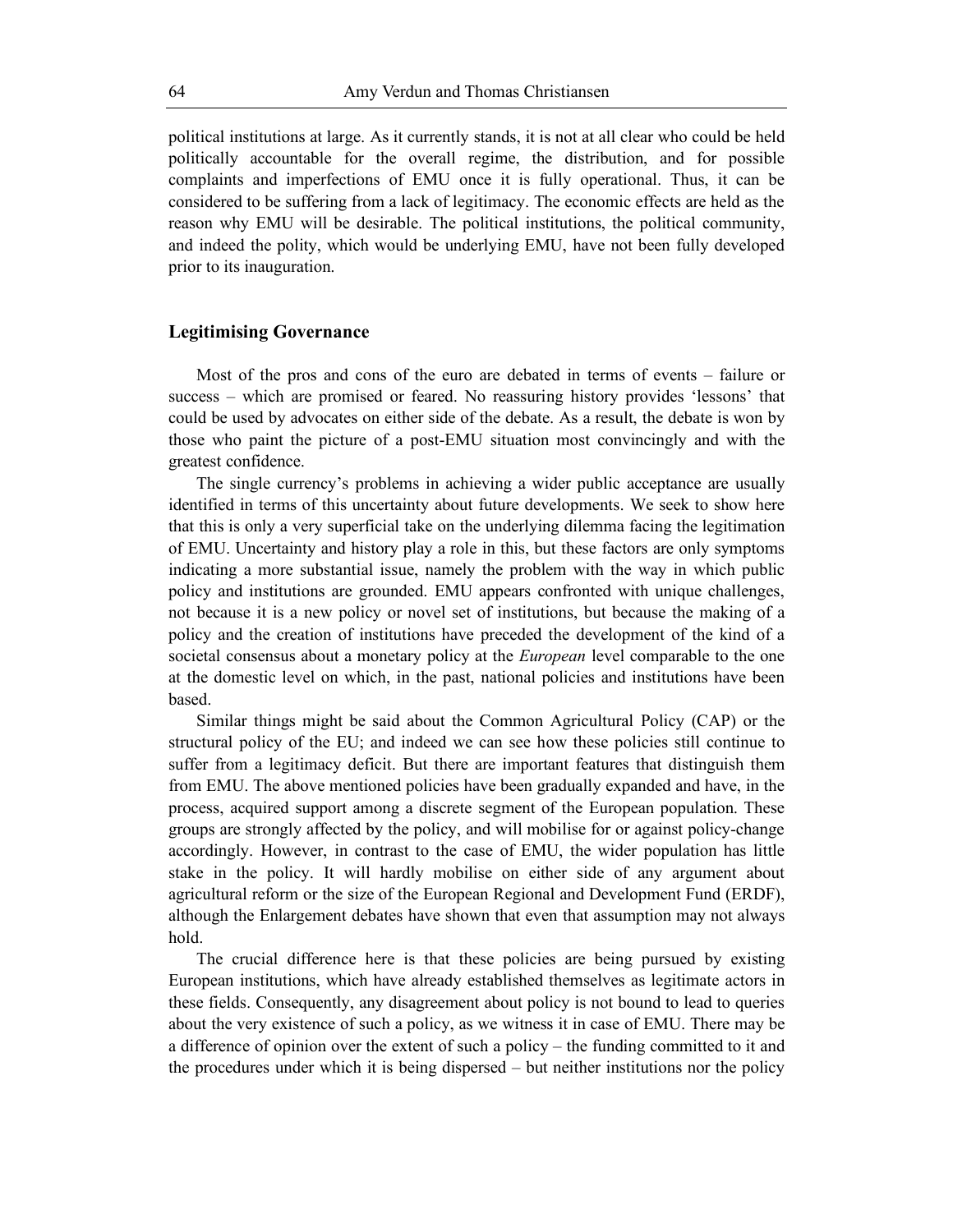as such will face existential questions in the process. Indeed, while EU politics remains distinct from those on the domestic level, we have here features of the policy-making process which are not fundamentally different from what one would expect within the state.

EMU is a different story and presents entirely unknown challenges not only with regard to substantive issues, but also to the question of its legitimation. In seeking to understand the special nature – and the particular problems – of the single currency, a brief look at the nature of legitimate governance more broadly is called for. A starting point here may be very the basic dictum that in a liberal democracy public policy is determined by citizen preferences. In modern states, this process only rarely occurs directly. Instead, the institutions of representative democracy ensure that elected governments fulfil the demands of 'most of the people, most of the time'. Various theories of public administration and of state theory criticise this notion as a naive perspective on public policy-making, and that sectional interests or bureaucratic inertia may well exert disproportionate control over the policy-process. Yet it seems defensible to argue that when specific issues become politicised, popular opinion – via political parties, parliamentary elections or referenda – will reassert democratic principles. The key here is the *potential* of removal from office of those who are seen as failing to deliver on the expectations of the majority.

Thus, in a representative democracy, the people might not have direct control over policy-choices, but they will have a degree of control over those executing policies. Public administration, to the degree to which it is hierarchically organised and subordinated to the elected executive, is ultimately accountable to citizens. There might be disagreement over the degree to which practice matches these ideal-typical expectations, but what matters, in our view, is the public's *perception* that the institutions of the state are responsive to majoritarian decision-making. It is this perception (if not entirely out of line with reality), which provides policy-makers with legitimacy. It is the legitimacy invested in *institutions* that permits these to pursue policies, which might well be unpopular or even lacking in majority support.

This is why, under conditions of representative democracy, the legitimacy of institutions rather than that of policies is the key to stability and continuity.<sup>5</sup> Democratic accountability has been only one way of legitimising institutions. In a number of areas in which economic performance, technical expertise, impartiality or long-term continuity are at stake (issues which Majone (1996b) has identified as being essentially about efficiency rather than redistribution) non-majoritarian institutions have wielded significant political power. Rather than from the affirmation of their policies on the electoral circuit, such institutions take their legitimacy from a broader societal acceptance

 <sup>5.</sup> In the 1970s and 1980s, representative government was regarded by many as 'undemocratic' since it was seen as delivering policies that were opposed by the majority of the population. Social movements attempted to erode the legitimacy of state institutions through their resort to 'single-issue' politics, 'direct action' and civil disobedience. In the long run the result tends to be a recognition of the necessity to maintain a degree of representation. Thus, 'anti-establishment' groups and movements have evolved into Green parties, gained parliamentary presence in most Western European systems and now frequently form part of the government.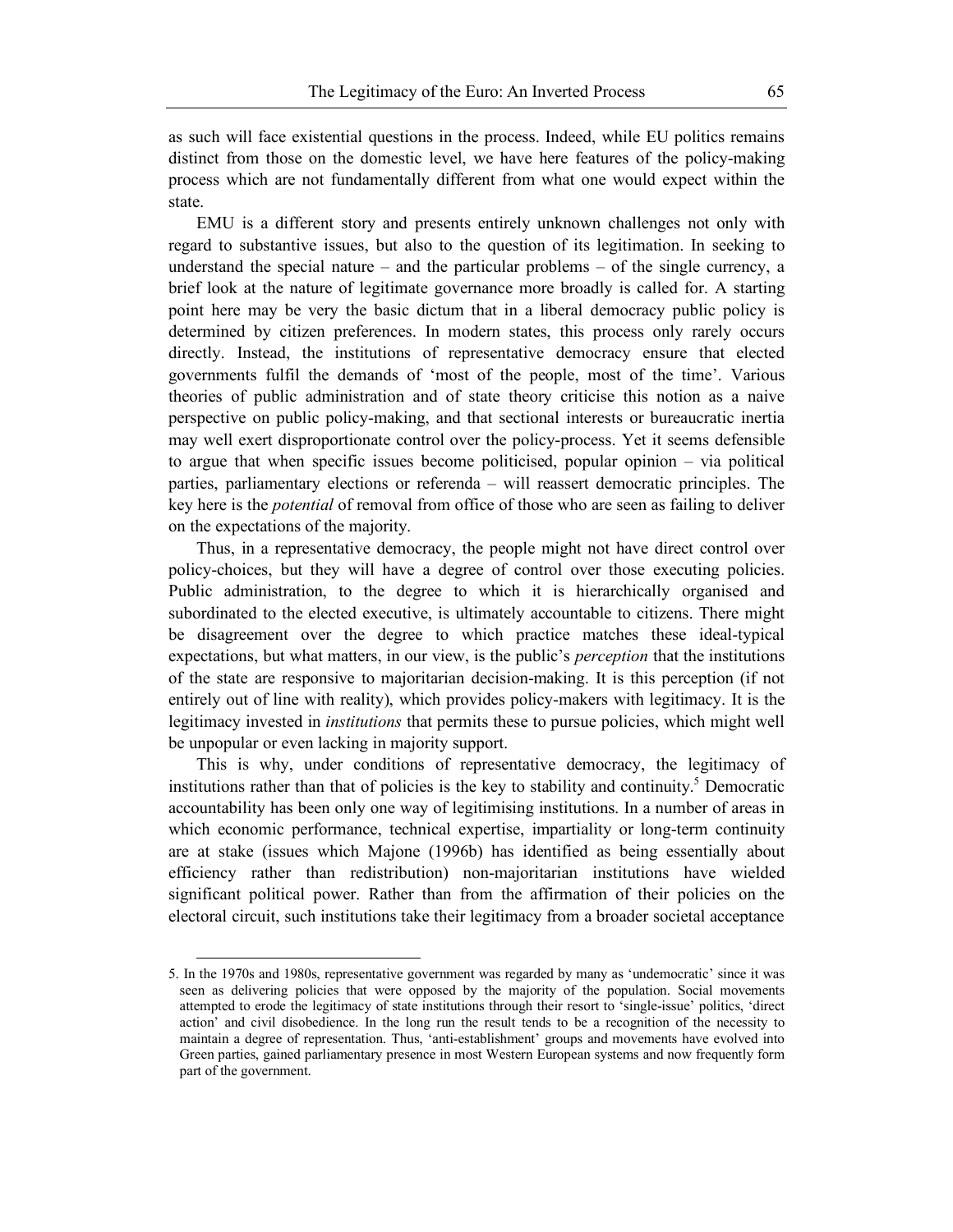that the general will is best served by removing such decisions from the partisan floor of politics. The prime examples of this type of institution are, of course, independent central banks, but one could also name cartel offices, audit offices or, in a wider definition, supreme courts.

But any belief that the policies by such institutions can be seen as technical and/or non-partisan rather than 'political' is flawed. Monetary policy, to take the example at hand, is highly political and does have serious redistributive effects. Why else are trade unions and employers regularly at odds over the setting of interest rates? Handing the enormous power to take such decisions autonomously to 'independent' institutions must surely be a gamble. The answer to this puzzle lies less in the rationality of achieving an efficient resource allocation, than in the way in which the institutional arrangements respond to a wider societal understanding and thereby manage to remained 'unquestioned'. What is crucial to non-majoritarian institutions such as the Bundesbank is the link between key experiences in the history of the polity – here the traumatic nature of hyper-inflations after both world wars – and the consensus over the best structural response to prevent such a recurrence.

In a nutshell, this is what can be called the societal embeddedness of public institutions. Their legitimacy does not require the regular affirmations of a popular vote, since they themselves are an accepted cornerstone of the polity. What this argument emphasises is the legitimating role of the polity itself – something so self-evident that it is often left out of the equation. But elements such as cultural, history, beliefs and identity all play a crucial part in the legitimation of public institutions, whether majoritarian or not. Indeed, we can even go as far as saying that a functioning polity constitutes the precondition for effective democratic procedures. The recognition that the 'people can only decide once it has been decided who are the people' is not new, and is certainly of central importance to the whole question of legitimacy. In this respect, the degree to which institutions are embedded in, and seen to be a 'natural' part of, polities does have substantial consequences for their legitimacy.

Take as an example the British parliament.In popular folklore it is the 'Mother of Parliaments' and the cornerstone of a political system seen to be founded on the concept of parliamentary sovereignty. Over the past few decades, much political discourse in Britain has centred on the defence of the 'sovereign powers' of parliament. Clearly Westminster is seen as a core institution of the British polity, even though most observers agree that its actual significance has waned dramatically and the view that office of the Prime Minister can be likened to an 'elective dictatorship' is not at all recent. What this shows is that the legitimacy of public policies as traditionally seen within the nation-state is actually a very complex phenomenon. It rests on the way in which institutions interact with society over time. Not only in the immediate sense of producing policies and policyoutcomes which win majority support at the polls, but also, and more fundamentally, in the wider of sense of linking up with, and making sense of, the identity of a polity. Public institutions that are, in this sense, embedded within society are regarded as legitimate. While governments may change, institutions  $-$  the state  $-$  remain largely static. This mechanism – rather than purely the presence and effectiveness of a democratic process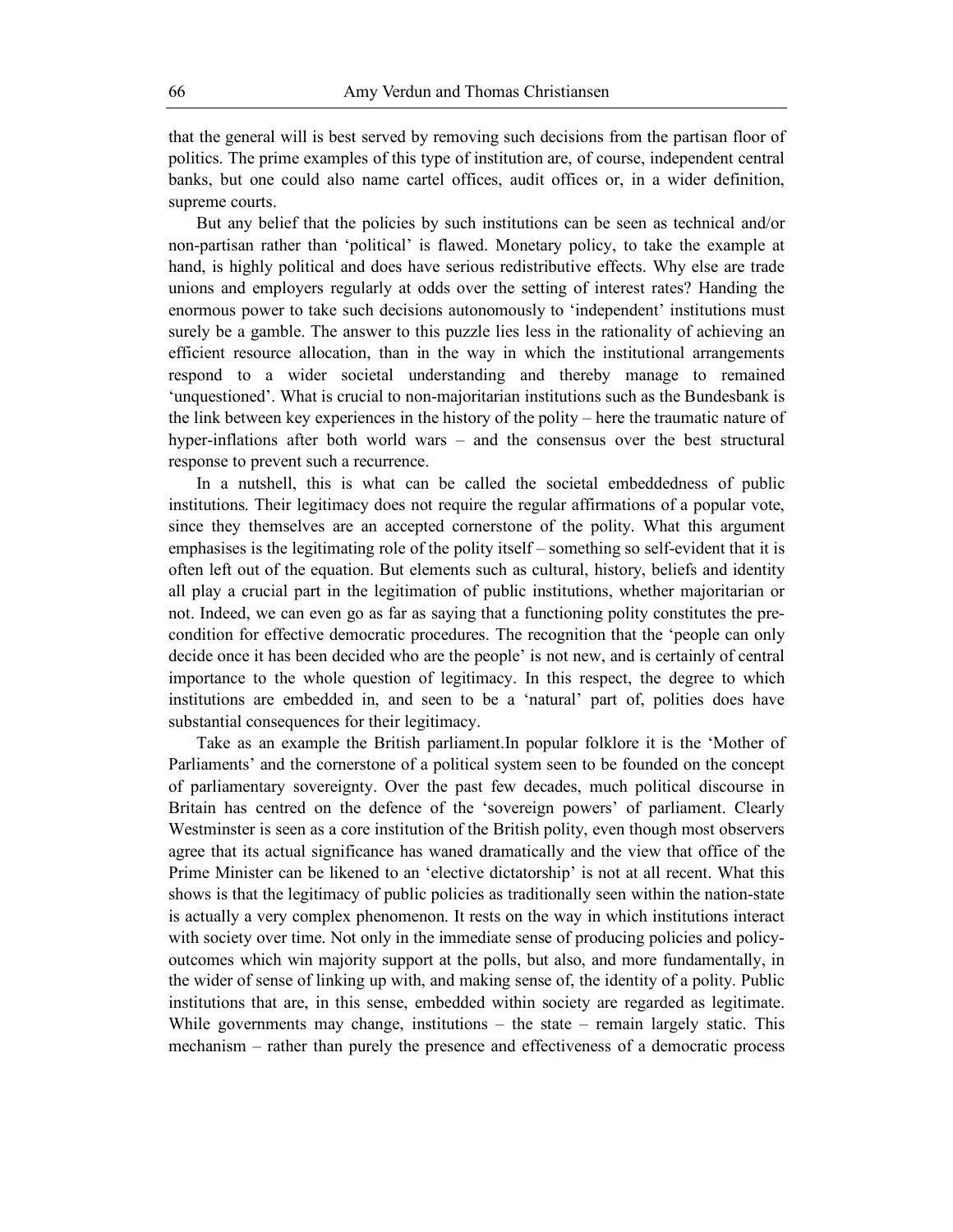linking citizen to public institutions – is what has contributed to the maintenance of stability and continuity in the modern states of Western Europe.

We can sum up this argument by saying that legitimate public policy-making rests on a number of linkages: the link between institutions and their polities (their degree of societal embeddedness), on the link between policies and institutions (the effectiveness of the electoral process) and on the link between policies and their social and economic effects (output-orientation). It is the interaction of these elements that ultimately constitutes legitimate government, and it is against this domestic background of policylegitimation that the efforts of legitimating monetary union in the EU ought to be evaluated.

#### **The EMU Legitimacy Crisis Reconsidered**

What light does this general picture of political legitimacy shed on the question of monetary integration? Above we have sought to show that much of the public and political debate surrounding EMU concentrates on the policy-aspects of the single currency project. We have identified three different arguments calling the legitimacy of the project in question: firstly, criticisms about its effects, or anticipated effects; secondly, criticisms about the kind of policies which will follow from the introduction of the single currency; and thirdly, about the institutional accountability of monetary union – or the lack of it.

As a result of such a framing of the issue, much of the discussion about monetary union has been concerned with the economic, and to some extent with the institutional, consequences of the project. The discourse about EMU, by supporters as well as critics, has essentially been output-oriented. The ambition here is to convince the general public that EMU is good/bad because it will bring economic benefits/hardship. Indeed, there is little dispute between the two sides that EMU will have a significant economic impact. The difference is simply that for supporters there is prospect of a cost-saving exercise that will make EU producers more competitive, while for opponents that is precisely what carries with it the spectre of higher unemployment.

While this is very much the way in which EMU has been debated in the UK, in Germany the concern has been more the actual policy which is to underlie the launch of the single currency.<sup>6</sup> Governmental elites as well as the media and the public at large have focused on the issue of 'stability' – the question as to whether the European central bankers will seek to maintain the high degree of price stability which has been the hallmark of economic growth in post-war Germany and, during the past decade, in Western Europe more generally. Here the issue at stake was to ensure the continuation of

 <sup>6.</sup> Preceding and following the European Parliament (EP) elections many political commentators and Members of Parliament (MPs) argued that the EP elections should be considered to be a 'referendum' on EMU participation. In subsequent months the debate between the 'eurosceptics' and the 'europhiles' really took off on this issue of whether or not to join the single currency. William Hague, the leader of the British Conservative Party, even went so far as to argue that the 'Euro is a threat to British democracy' (The Independent, 10 July 1999).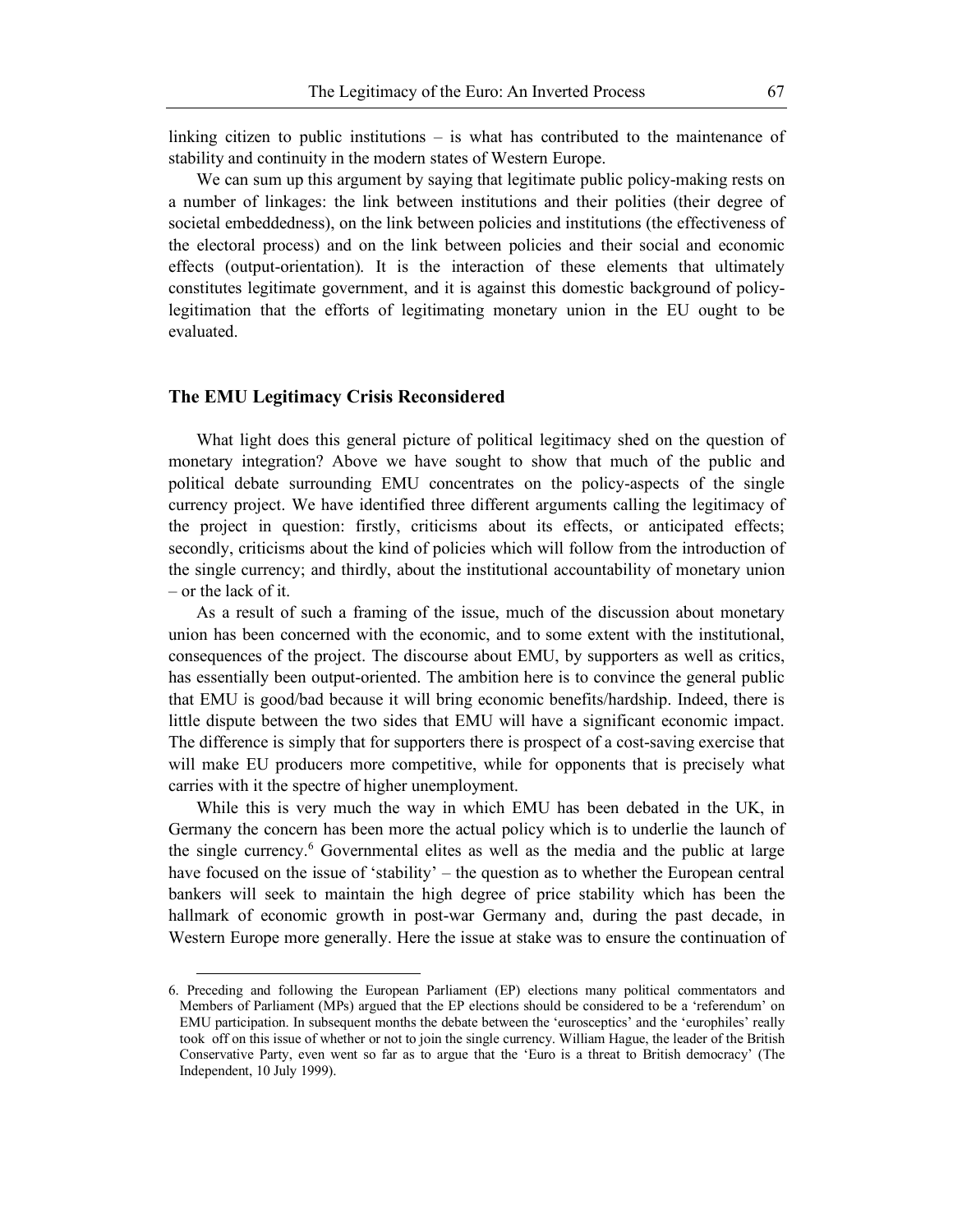Germany's monetary policy. The economic effects of such a stability-oriented monetary policy regime, whether they be positive or negative, were taken for granted and remained largely undebated. A final critique of the EMU project – arising out of concern both for effects and policies – centres on the accountability of the institutions charged with monetary policy-makers. Here the concern is that the ECB will be too much/too little guided by political preference. In one perspective, the ECB is seen as 'undemocratic' since its decisions will not be guided by electoral preferences, in the other any attempt at creating such a linkage, for example via the so-called 'EURO 12 Group' is dubious as it endangers the 'institutional independence' of the ECB.

What is remarkable about this abbreviated summary of the legitimacy problems of the single currency project is the way in which questions over effects, policy-making and institutionalisation dominate the discussion. If one were to assume that establishing the single currency is merely the further development of the emerging Euro-polity – simply one more aspect of communitarised governance – then it would be striking that almost no reference is made to the underlying polity in order to justify the creation of a single currency. But that, it seems, is an assumption one is not to make. Arguments about EMU are not made with reference to the demands of the Euro-polity. Indeed, quite the reverse seems to be the case. Rather than legitimising the single currency with reference to a wider polity, which requires such an instrument, EMU is the tool through which the architects hope to achieve such a polity.

One could summarise the analysis so far by saying that the debate about the effects of monetary policy is determining the construction of a novel polity. In other words, policyoutput is legitimising – or de-legitimising – polity-formation, something that, as we have sought to argue above, is precisely the opposite of what has occurred in nation states. In domestic systems one would rely on the embeddedness of institutions within a settled polity in order to legitimise policies (whatever their effect). The single currency is not only facing the debate about the pros and cons of its anticipated effects and institutional design without the legitimating safety-net of such societal embeddedness, but in fact it is expected to provide the main driving force towards achieving it. The legitimacy of EMU can therefore be seen as 'standing on its head'. In the domestic systems, deep-seated and often implicit societal consensus within an established polity provides the foundation for political institutions to develop policy with significant economic and social reverberations. In the case of EMU it is the other way around. The effects of a certain policy precede the actual creation of such a policy, which in turn precedes the establishment of the relevant institutions. The work of these institutions – ECB, the 'Euro 12 Group' and Commission – precedes the formation of a polity, which will have some sort of societal consensus over the values to be pursued through political institutions and public policy. The schematic diagram below indicates this contrasting state of affairs<sup>7</sup>:

 <sup>7.</sup> For further elaboration of this model, see Verdun and Christiansen (2000).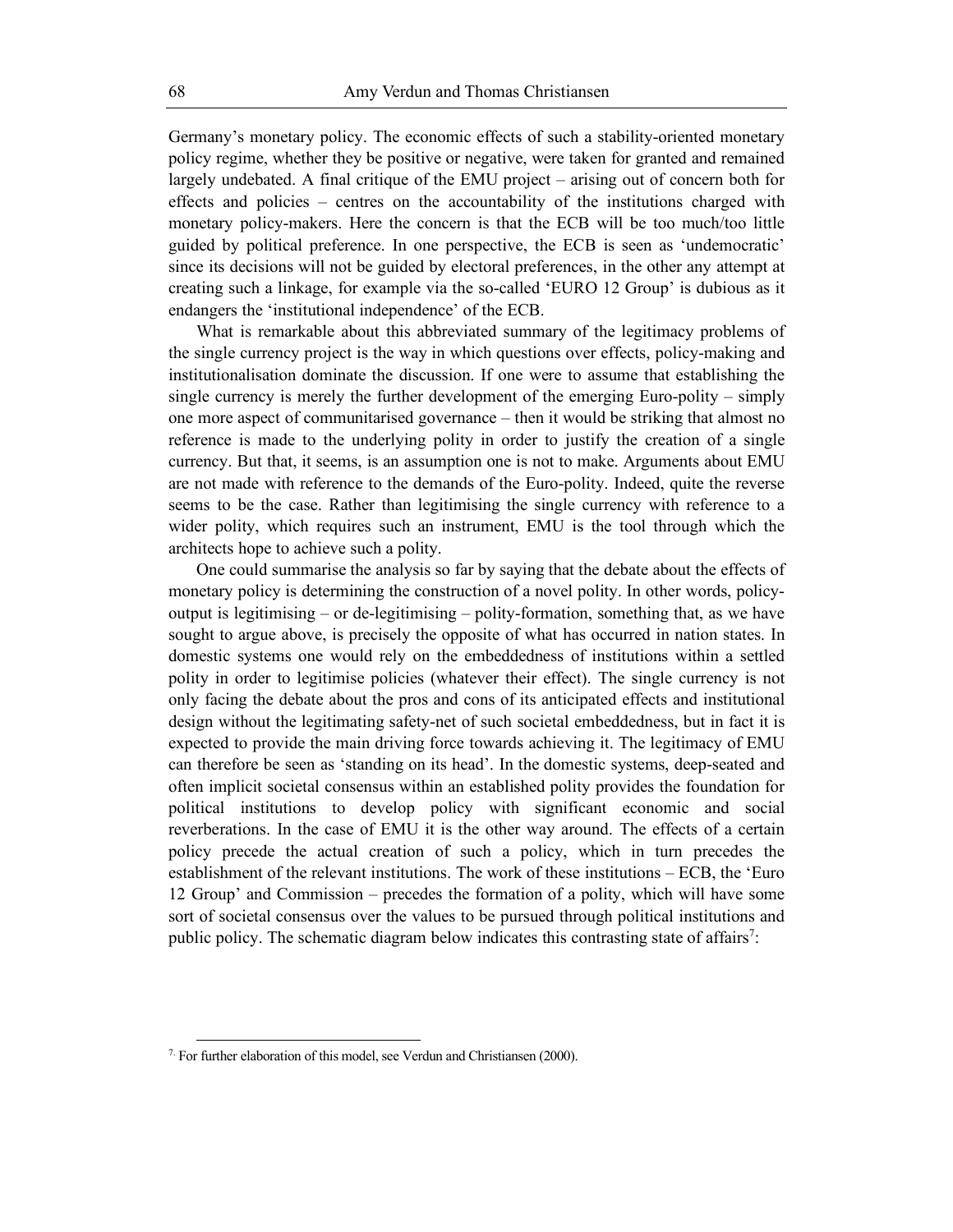| National situation:<br>Polity                | $\rightarrow$                                     | Institutions --> |               | Policies $\rightarrow$ | <b>Outcomes</b>                                             |  |
|----------------------------------------------|---------------------------------------------------|------------------|---------------|------------------------|-------------------------------------------------------------|--|
| European Union situation:<br><b>Outcomes</b> | $\overline{\phantom{0}}$ $\overline{\phantom{0}}$ | Policies         | $\Rightarrow$ | Institutions           | Polity<br>$\overline{\phantom{0}}$ $\overline{\phantom{0}}$ |  |

**Figure 1** Legitimation of policy-making in the domestic and European context

What this stark contrast between the legitimation of public policy in domestic systems and in the European system indicates is not that EMU will automatically find it impossible to achieve popular acceptance. But it does suggest that its legitimacy is much more fragile – open to questioning and attack – than that of national monetary policies. The output orientation of much of the debate about the benefits and the costs of EMU signifies that policy-makers regard its economic and social effects as the strongest, perhaps even as the only, possible legitimating aspect of the single currency. Such a perception makes it hostage to the economic fortunes of the day. Should these turn out to be negative, they would jeopardise not simply the effects of the policy, or the policy, or the institutional framework. The perceived failure of the single currency would undeniably also endanger the future of the Euro-polity as a whole. Policy failure in domestic systems might not necessarily indicate the end of specific institutions, and it would hardly affect the legitimacy of the polity itself, but in a European system in which policies are used to legitimate institutions and thereby help to build the a polity, policyfailure may have potentially disastrous effects on the legitimation of the entire project.

### **IMPLICATIONS FOR THE LEGITIMATION OF EUROPEAN GOVERNANCE**

The dangers of an EMU that is legitimated essentially through economic results rather than decision-making procedure or societal embeddedness have become apparent soon after the launch of the euro. While politicians and the media were, on the whole, willing to accept the general assertion that the euro would quickly establish itself as a 'strong currency', it has in fact depreciated substantially against the dollar and other international currencies. It may be too early to say whether the euro has had the promised positive effect on economic growth in Europe, but the performance of the European economy – sluggish compared to that of the US since the launch of the euro – has certainly weakened the external value of the single currency. As a result, the euro lost some 30 per cent against the dollar in its first year of trading, and there was more talk of failure than of success on its first anniversary.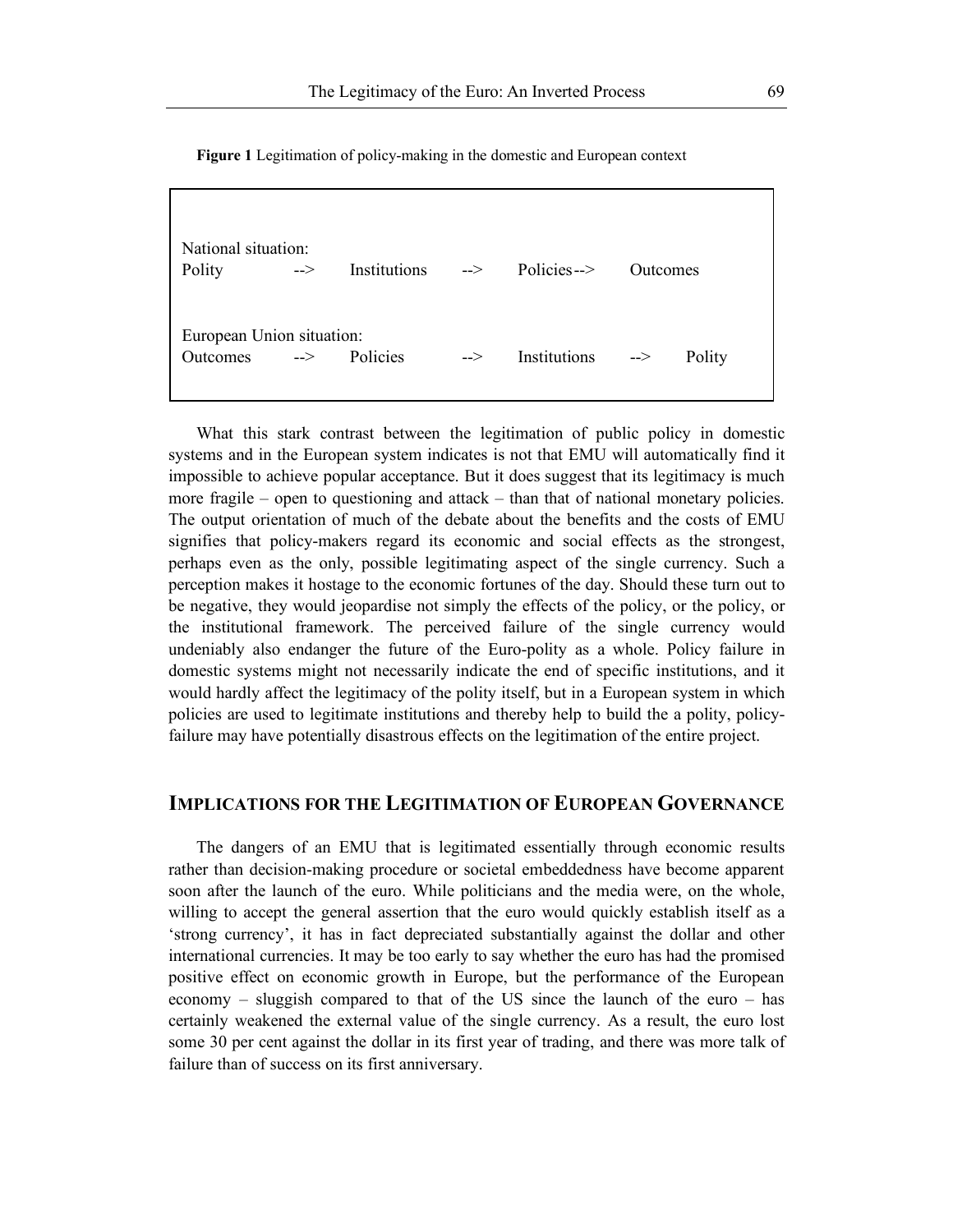Criticism of the euro's performance since January 1999 may well be beside the point. The determination of governments and of markets to make it a success is greater than ever, and in some quarters the single currency is even seen as the solution to, rather than the victim of, global financial turmoil – at least for the participating states. A weaker euro is bound to assist the recovery of the euro-zone economies. It has been countries outside the euro-zone, the UK in particular, that have suffered from the weak euro (*Financial Times*, 18 September 2000: 5). But the public perception of the euro as a weak currency has run counter to the assertions of strength and stability which were issued before the launch. As a result, the image of the single currency has suffered, and neither the European Central Bank nor the EU itself have enhanced their legitimacy. Under 'normal', i.e. nation-state, circumstances that would not be a major issue, as institutional legitimacy would be derived from democratic process and/or societal embeddedness. But in the European context, the 'failing' euro is somewhat of a problem for novel institutions who cannot, so far, claim to have delivered stability of the euro, nor have they been able to provide a `strong currency'. And a currency perceived as weak, managed by institutions which are perceived as weak, does little to contribute to the formation of a European polity. In this perspective, the euro has not yet delivered one of the undeclared aims of its creators – to advance political integration in the EU.

Another recent event that cast doubt on the success of the single currency was the Danish referendum on 28 September 2000 on whether or not Denmark should adopt the euro. With a high turnout of 87.5 per cent the referendum clearly mobilised the population. The outcome is well-known. The "no" side won with a 53 per cent gain over the "yes" side (47 per cent). The Danish referendum is another clear case of a discrepancy between the elites and the general population, as most political and economic decision-makers had recommended a "yes" vote. Marcussen and Zølner (2001), suggest that there is no single explanation for this outcome (i.e. class, regional location, geopolitical position, economy, gender<sup>8</sup> etc.). They offer an analysis on three levels. The first level of analysis is that of Denmark and Europe. This analysis finds that the image of the European integration process in Denmark should be seen as being interwoven with ideas about the "other". Thus, European integration itself can be seen as threatening. On a second level one can examine the EMU campaign and identify a clear turn-around in the month of June (from overall popular support for the euro to opposition). The population had become more sceptical about the euro when a committee of so-called 'wise men' issued a report concluding that there were no solid economic reasons to join the euro. This report was a major blow to the Danish government, which had previously launched thick reports stating exactly the opposite. Finally, Marcussen and Zølner identify the precariousness of these kinds of referenda and the role of politicians and their strategic advisors in the run-up to referendum day.

Yet, the perception of 'failure' is only a small indication of the damaging effect which more serious problems with the euro may have on the structures of European integration. Due to the output-oriented legitimation of the European project, and the

<sup>&</sup>lt;sup>8</sup> By contrast, Ulrike Liebert (2001) finds that the gender dimension is crucial for understanding the result of the Danish Referendum.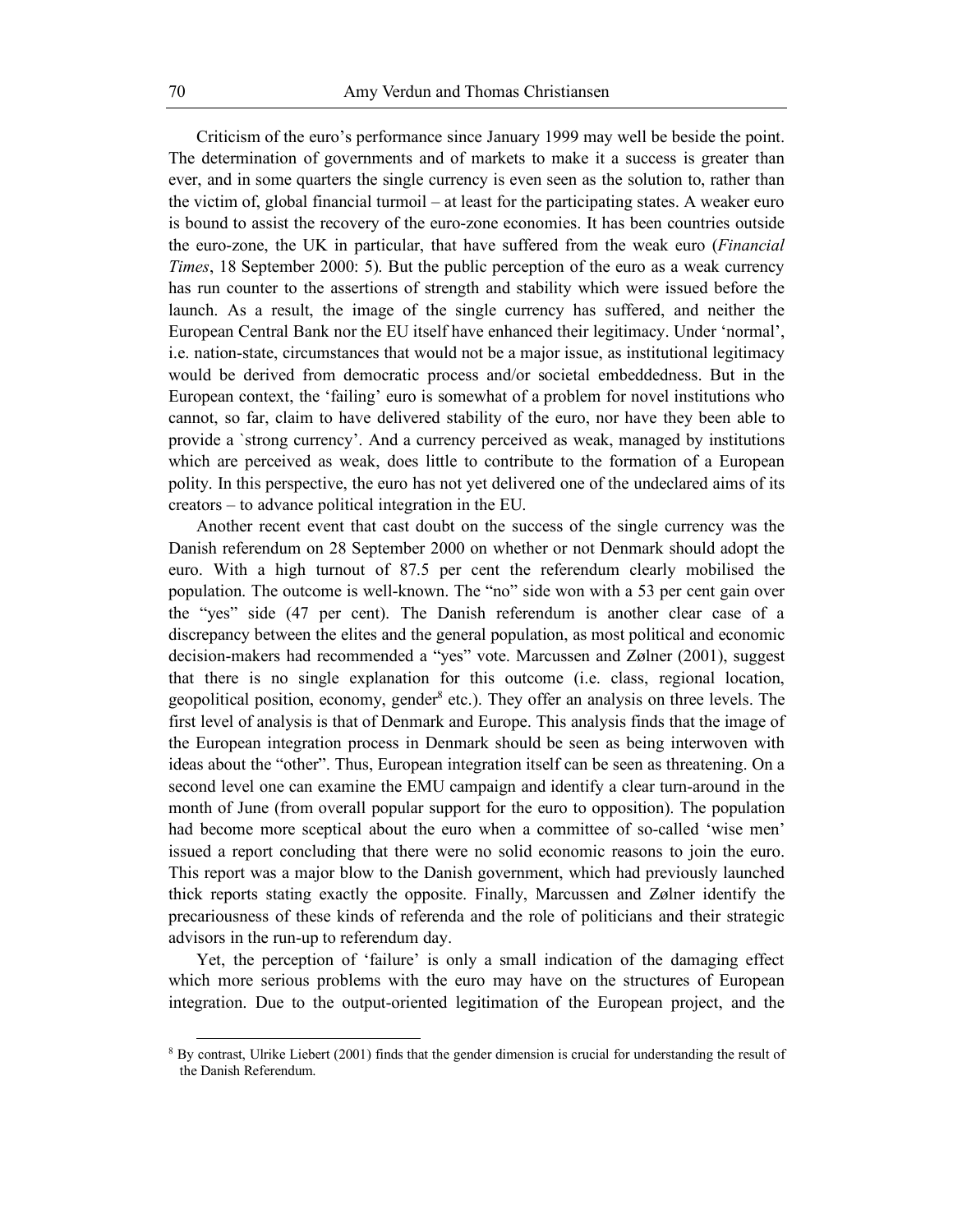euro's significance as part of that mechanism, one would expect serious repercussions for the EU if it were to become apparent that the single currency was having negative consequences for certain countries, sectors or for the wider public. The de-legitimation of the ECB would only be a prelude to a legitimacy crisis of the EU as a whole.

More serious problems may arise in a number of areas. One particular reason for concern has been the absence of any redistributive mechanisms. The official argument before the launch was that there would be no redistributive effects. EMU would deliver efficiency gains that would benefit the European economy as a whole. The Cohesion Fund that was set up in the run-up to EMU was not meant to redistribute in anticipation of uneven benefits of the single currency, but simply to assist countries with specific problems to achieve the convergence and stability criteria. However, it has become clear that EMU will most probably have redistributive effects. As such, it is likely that, without the processes by which institutions are held accountable on the national level (see Dahl 1998), monetary union, and the European Union generally, will be regarded as unresponsive to citizen concerns. Individual citizens, social groups and entire nations (when their economic cycle differs from that of the core of the EU) may feel marginalised by an ECB policy that would appear to take no account of their demands.

There is little in the current institutional structure that would permit a regular response to public concerns over the (potential) effects of EMU. The newly created body at the EU level to accompany EMU, the Euro 12 Group, could not function as such a representative body, as that body is merely an informal brainstorming group for macroeconomic policy coordination. Other bodies that deal with EMU related policies, such as the former Monetary Committee (MC), now transformed into the Economic and Financial Committee (EFC), and the former Committee of Central Bank Governors (CCBG) (now the European Central Bank), are also incapable of performing this function, basically because they have been based on the principles of comitology (Hanny and Wessels 1999; Verdun 2000b). These committees function very effectively as policymaking bodies. They are based on expertise and elitism and operated on the basis of secrecy. These bodies are not proper representations of national governments. If anything, these bodies have contributed to the non-democratic nature of policy-making in the European Union by institutionalising the highly technocratic, secretive and closednetwork type of policy-making.

Thus, a body that could take on responsibility over the output and the policy-making process of the EMU regime would have to be a public body at the EU level. It would have to be the European Council or the Council of Ministers of Economic and Financial Affairs (Ecofin Council). However, the problems here are that they tend to get the ultimate package, after the policy-making process has been fully negotiated. Moreover, the European Council and the Ecofin Council cannot work like a national body because they the lack of democratic control for the reasons indicated above..

Though these problems could well lead some to believe that thus EMU is an illegitimate project, we suggest that one need not draw that conclusion. In comparison to what is happening in older liberal democracies, the situation in the EU is not *that* special. Also at the national level of governance of liberal democracies one finds problems connected to the democratic control of national governments. The problems are many.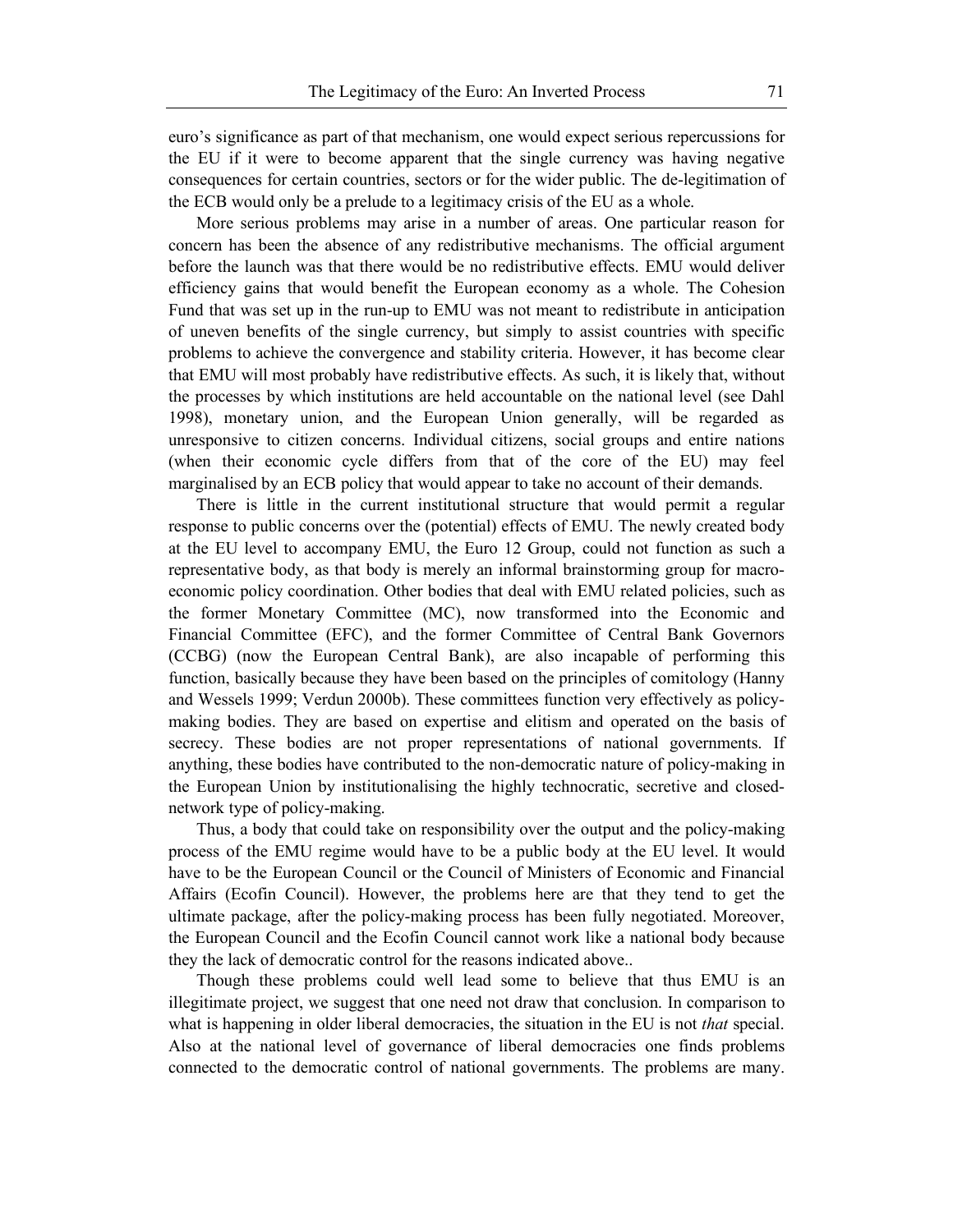First, policies that are created in the macro-economic sphere are complex and their causal relationships to outcomes difficult to estimate. If one could determine the output of policies, it would be still difficult to determine the redistributive consequences of any given policy on the citizens. Next, if it were clear how it affected the citizens at large, it could well be that a majority is well-off, whilst a minority is unhappy with the results and would seek compensation.

In his recent book, *On Democracy*, Robert Dahl points to the major changes in the contemporary world related to changes in scale due to increasing internationalisation, the increasing complexity of public affairs, and the increase in communication which feeds back into the increasing complexity (Dahl 1998: 187). One could add to this the technological innovations that make more complex policies possible. All in all, the conclusion should not be that the democratic design of the EU is fundamentally flawed merely because it cannot deal with politics as the old-time democracies could in the past. What needs to be reconsidered are the strategies to remain sensitive to redistributive issues when one studies the 'output' of European politics. Also, it is important to enable proper representation and political debate at the subnational, national, and European level about the problems facing Europe.

Finally, rather than relying solely on the – perhaps elusive – benefits of positive economic gains derived from monetary (or any other EU) policy, decision-makers and opinion-shapers ought to recognise the fragility of such output-oriented legitimacy. Rather than hedging its bets on economic growth (which worked for the Single European Act but may not work for the single currency), the EU ought to develop more accountable structures and ensure mechanisms are in place which help to make its policies more socially acceptable.

#### **CONCLUSIONS**

The challenges which lie ahead of the euro are certainly great, but so are the efforts made by public and private actors responding to them. This is true both in terms of substantive policy-co-ordination as well as with respect to attempts to 'inform' and convince the public of the advantages of the euro (Mak 2000). Even though some are arguing that the euro has failed due to its depreciation since its launch, the currency itself has not been under great speculative attack. This article did not mean to constitute an account of the practical difficulties of the single currency, but instead has taken these difficulties as a point of departure to discuss the more fundamental issue of legitimation.

We have tried to show that in the face of a previously very favourable outlook, EMU rests on a potentially rather fragile foundation. Not only is it different from previous EU policies, but it is based on a process of legitimation which runs counter to the experience within most domestic systems. On the basis of this analysis we emphasised the inherent contentiousness of the single currency project, and the dangers of waning public acceptability, should the promised economic and social effects not be sustained. With little, if any, legitimacy held by the new institutions charged with managing the single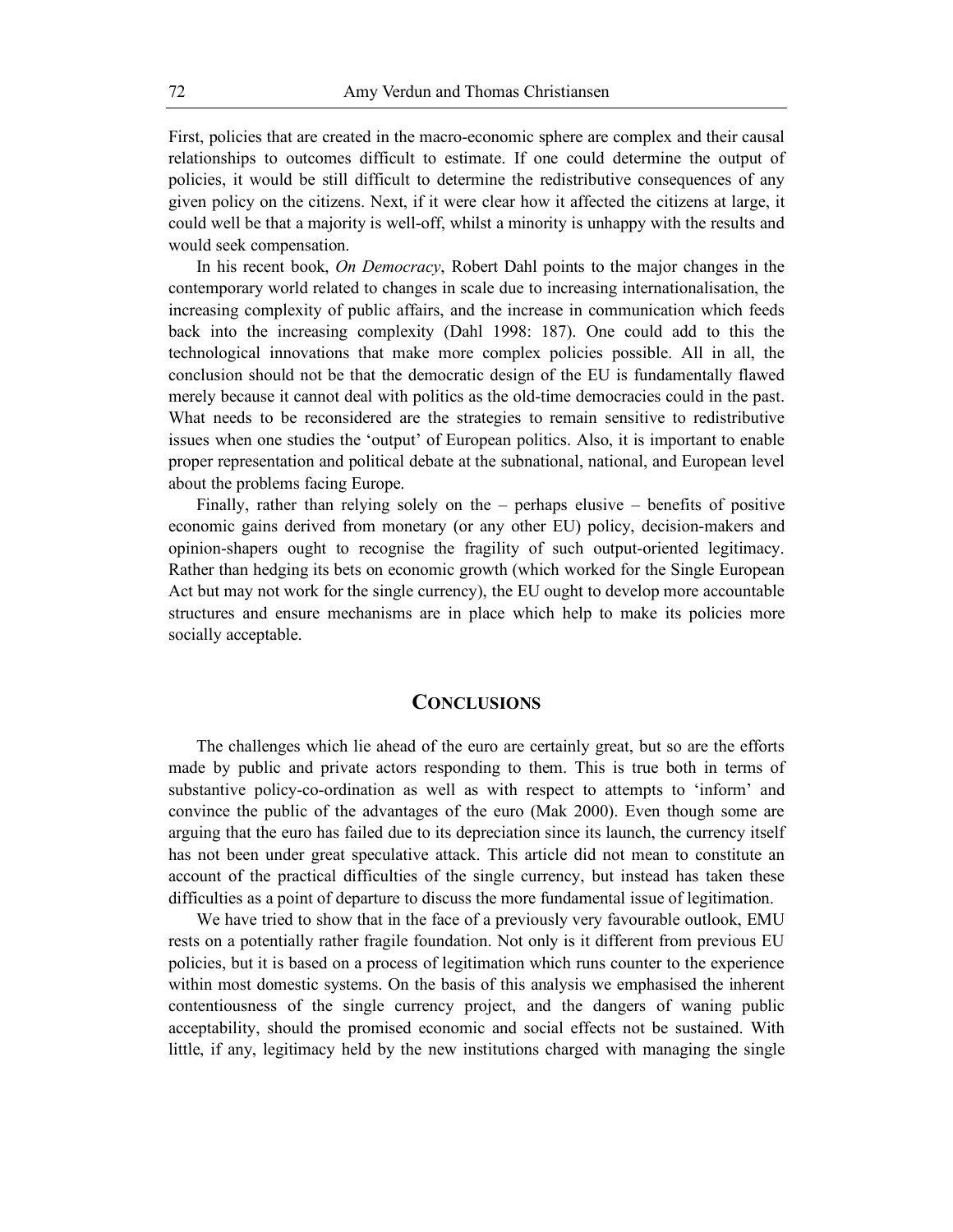currency, and in the absence of a polity within which a specific type of monetary policymaking could be embedded, public acceptability rests more or less squarely with the results of the policy.

This analysis thus explains why the entire line of argument from the Commission and from participating governments has emphasised the anticipated positive economic effects of the single currency  $-$  in this understanding, the only way to legitimate EMU seems to be through (anticipated or promised) positive effects of the policy. An alternative view on this problem would attempt to detract rather than contribute to the fragility of this foundation. A long-term perspective on the issue would recognise the inherent dangers of relying on such an output-oriented strategy for the legitimacy of EMU and for the wider European polity. In response, it might serve the European project more if the public was not simply, and perhaps wrongly, told that the things will be economically advantageous, but rather that they will differ from the experience that they are familiar with at the national level.

#### **REFERENCES**

- Banchoff, Thomas and Smith, Mitchell B. (eds) (1999), *Legitimacy and the European Union. The Contested Polity*. London: Routledge.
- Boyce, Brigitte (1993), 'The Democratic Deficit of the European Community', *Parliamentary Affairs*, 44(4): 458-77.
- Busch, Andreas (1994), 'Central Bank Independence and the Westminster Model', *West European Politics* 17(1): 53-72.
- Christiansen, Thomas (1997), 'The Limits of Legitimating European Integration', *Irish Journal of International Affairs*, 8: 35-48.
- Christiansen, Thomas (2001), 'The European Commission: Administration in Turbulent Times'**,** in J.J. Richardson (ed.), *The European Union: Power and Policy* (2nd ed.) (London: Routledge).
- Chryssochoou, Dimitris N. (1998), *Democracy in the European Union*, London: Tauris Academic Studies.
- Chryssochoou, Dimitris N. (1999), 'The Nature of Democracy in the European Union', paper prepared for the Sixth Biennial ECSA-USA International Conference, Pittsburgh, 2-5 June 1999.
- Dahl, Robert A. (1994), 'A Democratic Dilemma: System Effectiveness versus Citizen Participation', *Political Science Quarterly*, 109 (1): 23-34.
- -- (1998), *On Democracy*, New Haven and London: Yale University Press.
- *Daily Telegraph* (2000), 'Voters lose appetite for 'EU and failing euro', 13 March 2000, p.2.
- Dehousse, Renaud (1997), 'Regulation by Networks in the European Community: The Role of European Agencies', *Journal of European Public Policy*, 4(2): 246-61.
- Dyson, Kenneth (2000), *The Politics of the Euro-Zone. Stability or Breakdown?* Oxford: Oxford University Press.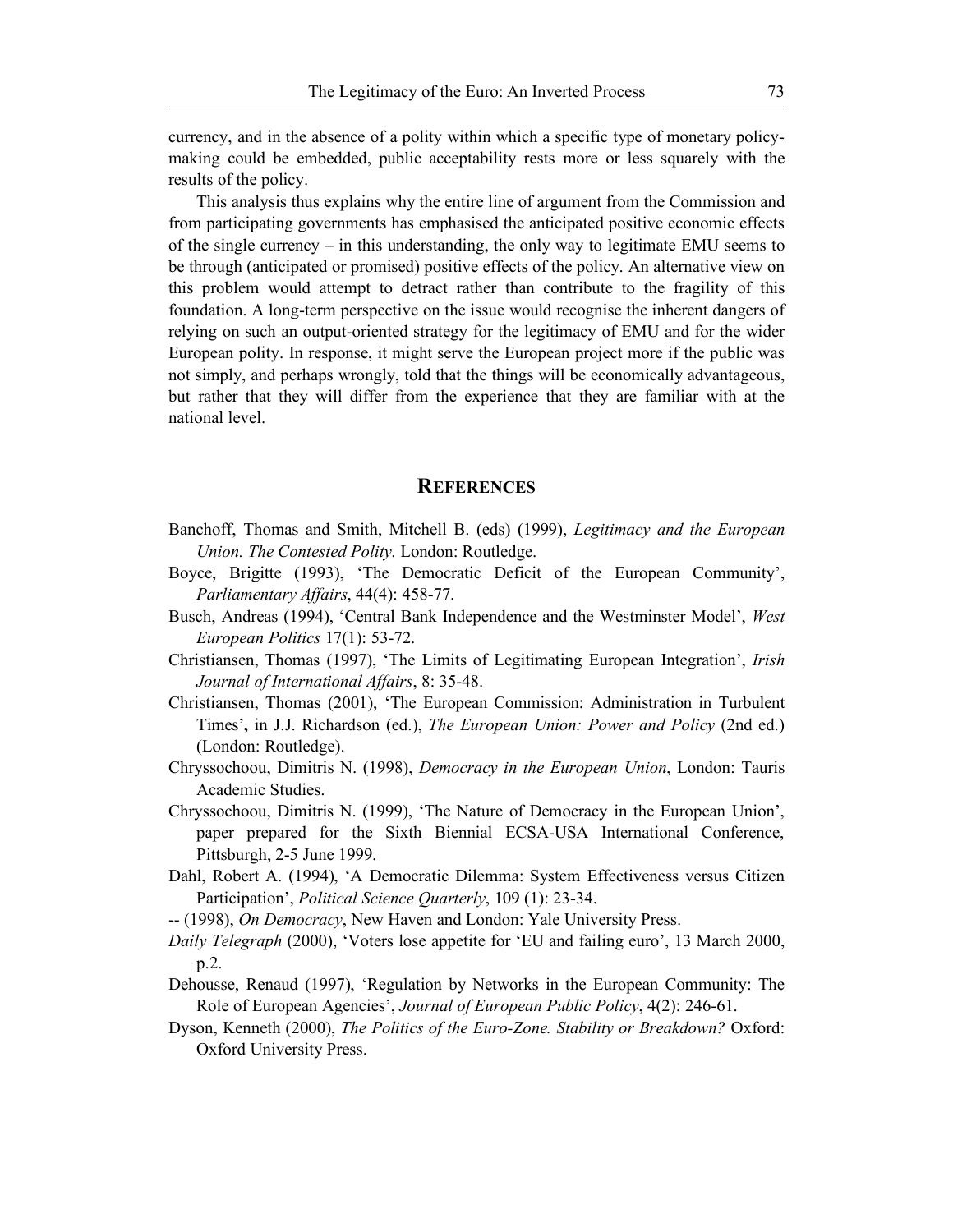- Dyson, Kenneth and Kevin Featherstone (1999), *The Road to Maastricht. Negotiating Economic and Monetary Union*, Oxford: Oxford University Press.
- European Commission (1993), 'Stable Sound Finances. Community Public Finance in the perspective of EMU', *European Economy*, 53.
- Featherstone, Kevin (1994), 'Jean Monnet and the "Democratic Deficit" in the European Union', *Journal of Common Market Studies*, 32(2): 149-70.
- *Financial Times* (1998), 'The euro: single currency, multiple injuries', by Lionel Barber, *Financial Times* (European version), 5 May: 2.
- -- (2000), 'True and Unacceptable Cost of the Great European Project' by David Nabarro (in a letter to the editor) *Financial Times* (North American version), 7 February 12.
- --- (2000), `Sterling's Strength Blamed for 11% Cut in Export Volumes', by David Turner *Financial Times* (North American Version), 18 September 2000, 5.
- --- (2000), 'Euro markets: "Stable" euro takes precedence over value ECB watch', Tony Barber, *Financial Times*, 28 November 2000.
- Forder, James and Peter Oppenheimer (1996), 'The Fluctuating Rationale of Monetary Union', in Hayward, Jack (ed.), *Élitism, Populism, and European Politics*, Oxford: Clarendon Press, 220-37.
- Gilbert, Emily and Eric Helleiner (eds) (1999), *Nation-States and Money. The Past, present and future of national currencies*, London/New York: Routledge.
- Gill, Stephen (1997), 'An EMU or an Ostrich? EMU and Neo-Liberal Economic Integration - Limits and Alternatives' in Minkkinen, P. and Patomäki, H. (eds), *The Politics of Economic and Monetary Union*, London: Kluwer, 207-31.
- Gormley, Laurence and Jakob de Haan (1996), 'The Democratic Deficit of the European Central Bank', *European Law Review*, April, 95-112.
- Hanny, Birgit and Wessels, Wolfgang (1999), `The Monetary Committee of the European Communities: A Significant though not Typical Case', in R. Van Schendelen (ed.) *Do Committees Matter? A Case Study Book*, Dartmouth/Aldershot: Robin Pedler.
- Hasse, Rolf H. (1990), *The European Central Bank: Perspectives for a Further Development of the European Monetary System*. Gütersloh: Bertelsmann.
- Hix, S. (2000), 'Executive selection in the European Union: Does the Commission President Investiture Procedure Reduce the Democratic Deficit', in K. Neunreithner and A. Wiener (ed.), *European Integration after Amsterdam,* London: Routledge, 95- 111.
- Höreth, Marcus (1999), 'No Way Out for the Beast? The Unsolved Legitimacy Problem of European Governance', *Journal of European Public Policy*, 6(20): 249-68.
- Kaufmann, Hugo M. (1995), 'The Importance of Being Independent: Central Bank Independence and the European System of Central Banks', in Rhodes, Carolyn and Mazey, Sonia (eds), *The State of the European Union. Building a European Polity?* Boulder: Lynne Rienner, 267-92.
- Kenen, Peter B. (1995), *Economic and Monetary Union in Europe. Moving Beyond Maastricht*. Cambridge: Cambridge University Press.
- Kreher, Alexander (1997), 'Agencies in the European Community A Step Towards Administrative Integration in Europe', *Journal of European Public Policy*, 4(2): 225- 45.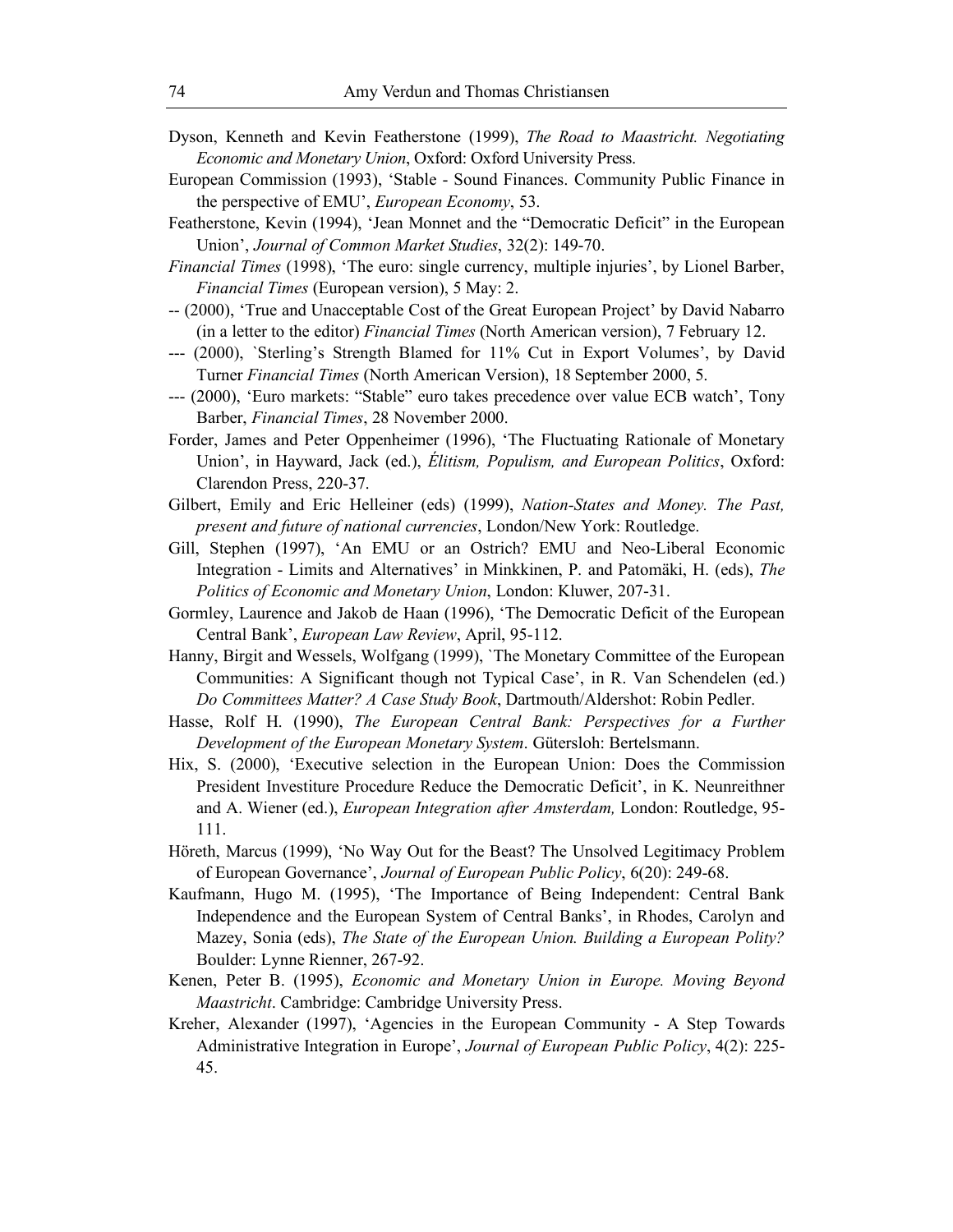- Liebert, Ulrike (2001), 'Constructing EMU: Euro-Scepticism, and the Emerging European Public Space, in: Lars Magnusson and Bo Stråth (eds*) From the Werner Plan to EMU: The Economic-Political Embedding of Labour Markets between Europe and the Nation in Historical View*, Brussels: Peter Lange.
- Lohmann, Susanne (1996), 'Quis Custodiet Ipsos Custodes', in Horst Siebert (ed.) *Monetary Policy in an integrated world economy*, Kiel/Tübingen: Institut für Weltwirtschaft an der Universität Kiel/Mohr, 139-60.
- Louis, Jean-Victor (ed.) (1989), *Vers un Système Européen de Banques Centrales. Projet de Dispostions Organiques*. Rapport du groupe présidé par Jean-Victor Louis. Institut d'études européennes. Brussels: Université Libre de Bruxelles.
- Majone, Giandomenico (1996a), *Regulating Europe*, London: Routledge.
- -- (1996b), 'Temporal Consistency and Policy Credibility: Why Democracies Need Non-Majoritarian Institutions' EUI Working Papers, RSC 96/57.
- -- (1997a), 'From the positive to the regulatory state: causes and consequences of changes in the mode of governance', *Journal of Public Policy*, 17(2): 139-67.
- -- (1997b), 'The New European Agencies: Regulation by Information', *Journal of European Public Policy*, 4(2): 262-75.
- Mak, J, (2000), 'Dialogue and Deliberation as informal ways to enhance legitimacy of the EU?', paper prepared for the ECPR Joint Sessions, Copenhagen.
- Marcussen, Martin and Mette Zølner (2001), 'The Danish EMU-referendum 2000: Business as Usual', *Government and Opposition*, forthcoming.
- Patomäki, Heikki (1997), 'EMU and the Legitimation Problems of the European Union', in Minkkinen, P. and Patomäki, H. (eds), *The Politics of Economic and Monetary Union*, London: Kluwer, 164-206.
- Risse, Thomas (1998), *To Euro or Not to Euro? The EMU and Identity Politics in the European Unio*n, (with Daniela Engelmann-Martin, Hans-Joachim Knopf and Klaus Roscher), EUI Working Papers, RSC No 98/9, Florence: EUI.
- Scharpf, Fritz W. (1997), 'Economic Integration, Democracy and the Welfare State', *Journal of European Public Policy*, 4(1): 18-36.
- -- (1999) *Governing Europe: Effective and Democratic?* Oxford: Oxford University Press.
- Schmitter, Philippe (1998) 'How to Democratize the European Union: Citizenship, Representation, Decision-Making in the Emerging Euro-Polity, Manuscript, European University Institute, September.
- Shapiro, Martin (1997), 'The Problems of Independent Agencies in the United States and the European Union', *Journal of European Public Policy*, 4(2): 276-91
- Teivainen, Teivo (1997), 'The Independence of the European Central Bank: Implications for Democratic Governance', in Minkkinen**,** P. and Patomäki, H. (eds), *The Politics of Economic and Monetary Union*, London: Kluwer, 164-206.
- The Guardian (2000), 'Another day, another attempt to prop up single currency fails', (Mark Milner and Larry Elliot) 7 November 2000.
- Tondl, Gabriele (2000), 'Fiscal Federalism', in Crouch, Colin, (ed.) *After the Euro: Shaping National and European Institutions in the Wake of Monetary Union*, Oxford: Oxford University Press.